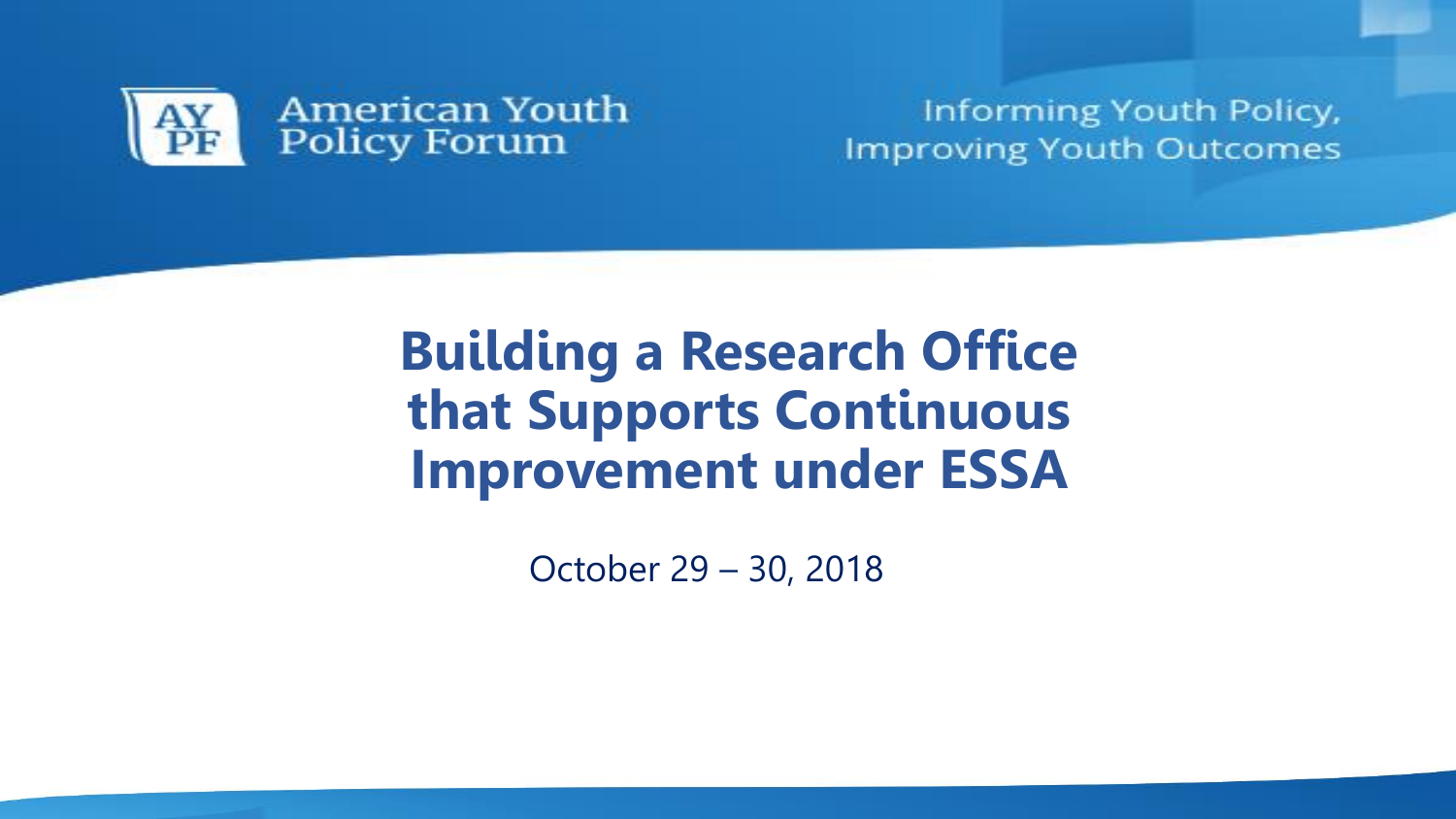# ORGANIZATIONAL CAPACITY TO USE RESEARCH OR THERE'S NO PLACE LIKE HOME

Caitlin Farrell, University of Colorado Boulder

Director, National Center for Research in Policy and Practice

October 29, 2018

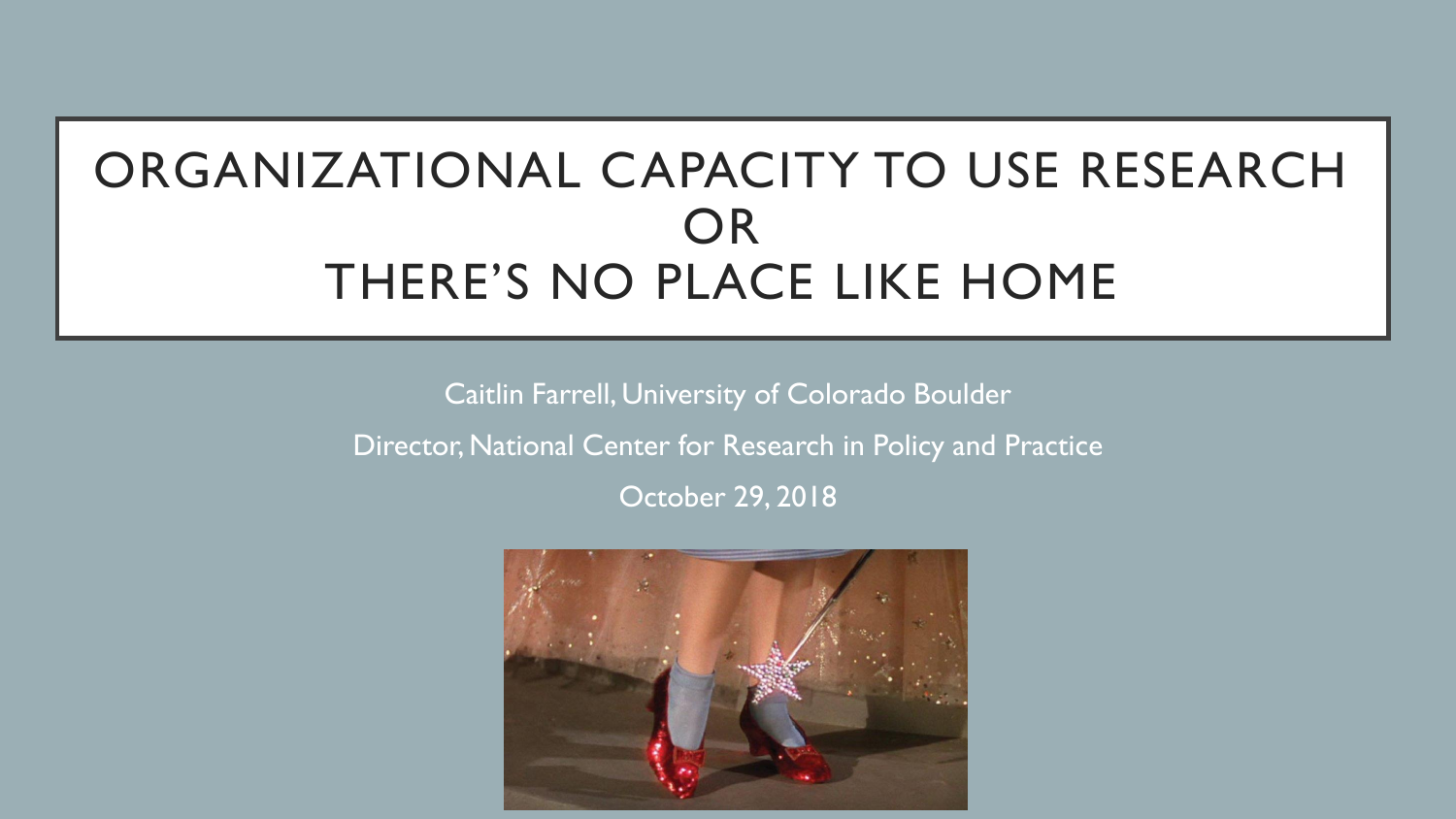# RESEARCH USE IN COMPLEX ORGS

- Most writing on research use: normative
	- How policy makers and practitioners *should* use research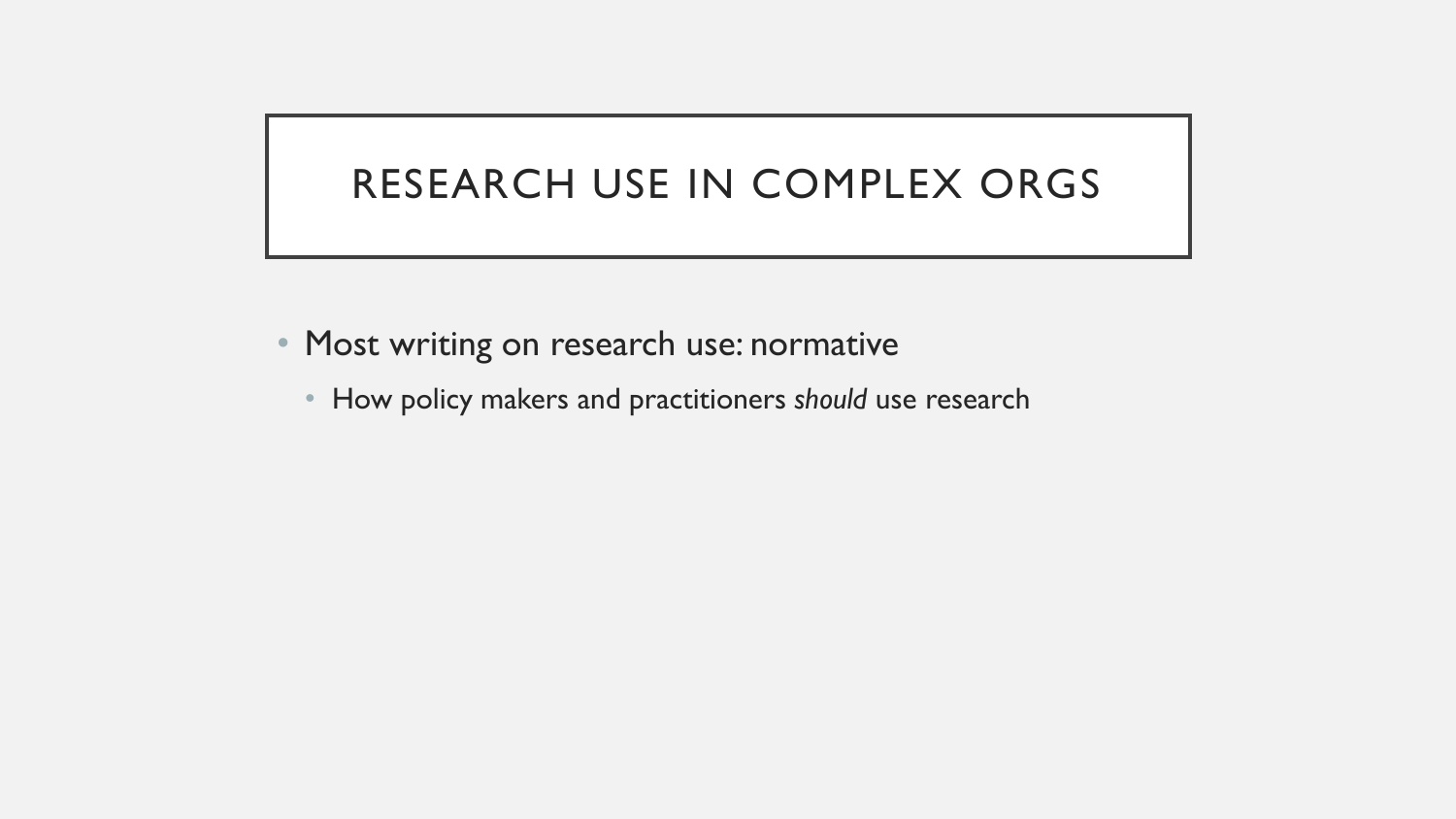# RESEARCH USE IN COMPLEX ORGS

- Most writing on research use: normative
	- How policy makers and practitioners *should* use research
- Our approach:
	- Understand patterns by which policy makers *actually* use research in decision making
	- Investigate how intentional efforts to foster research use (like research-practice partnerships) influence these processes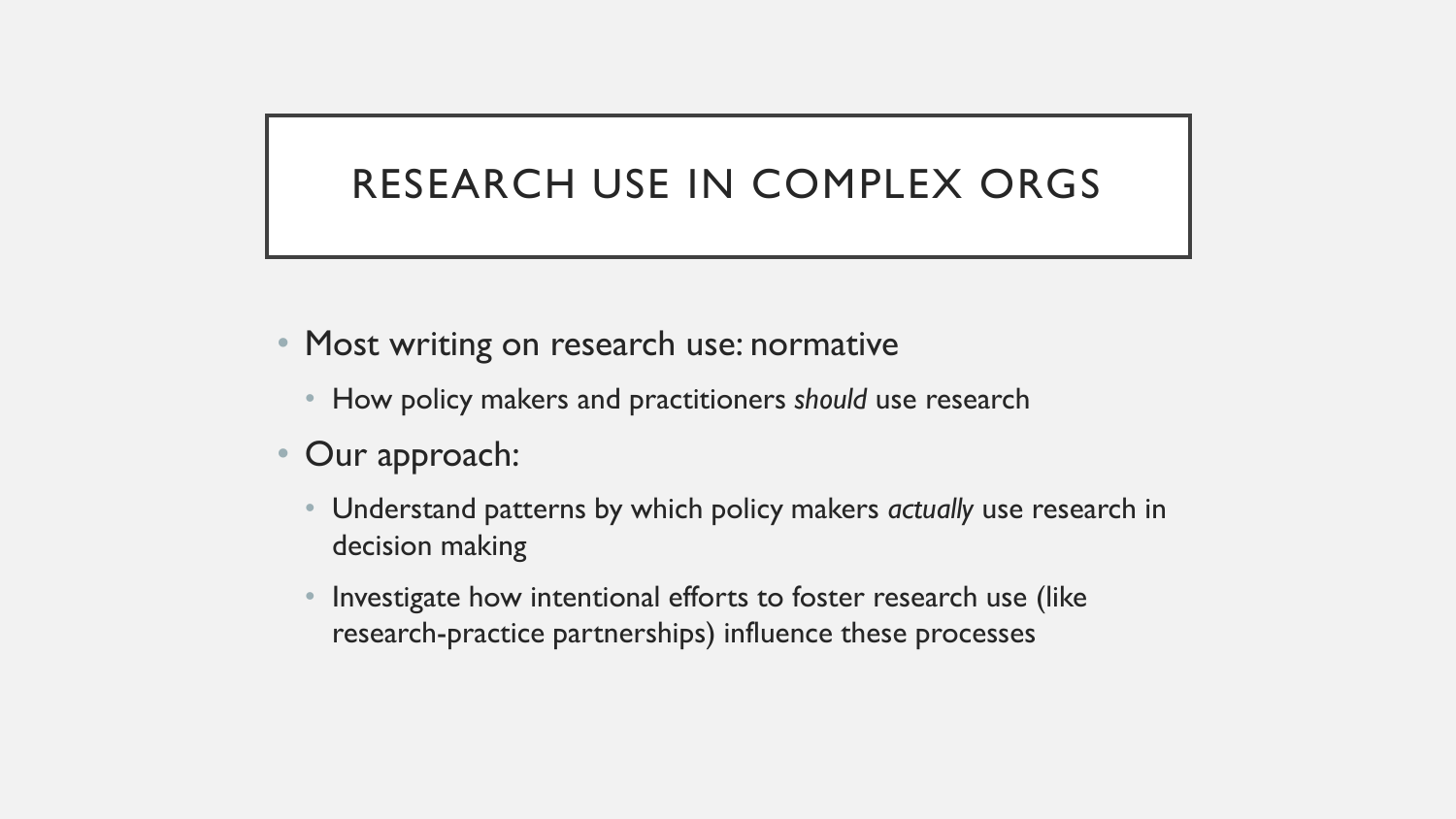# RESEARCH USE IN COMPLEX ORGS

- Most writing on research use is normative
	- How policy makers and practitioners *should* use research
- Our approach:
	- Understand patterns by which policy makers *actually* use research
	- Investigate how intentional efforts to foster research use influence these processes
- We ask:
	- What is the nature of decision making in public agencies?
	- What role does research play in this process?
	- How do intentional efforts to promote research use influence decision making?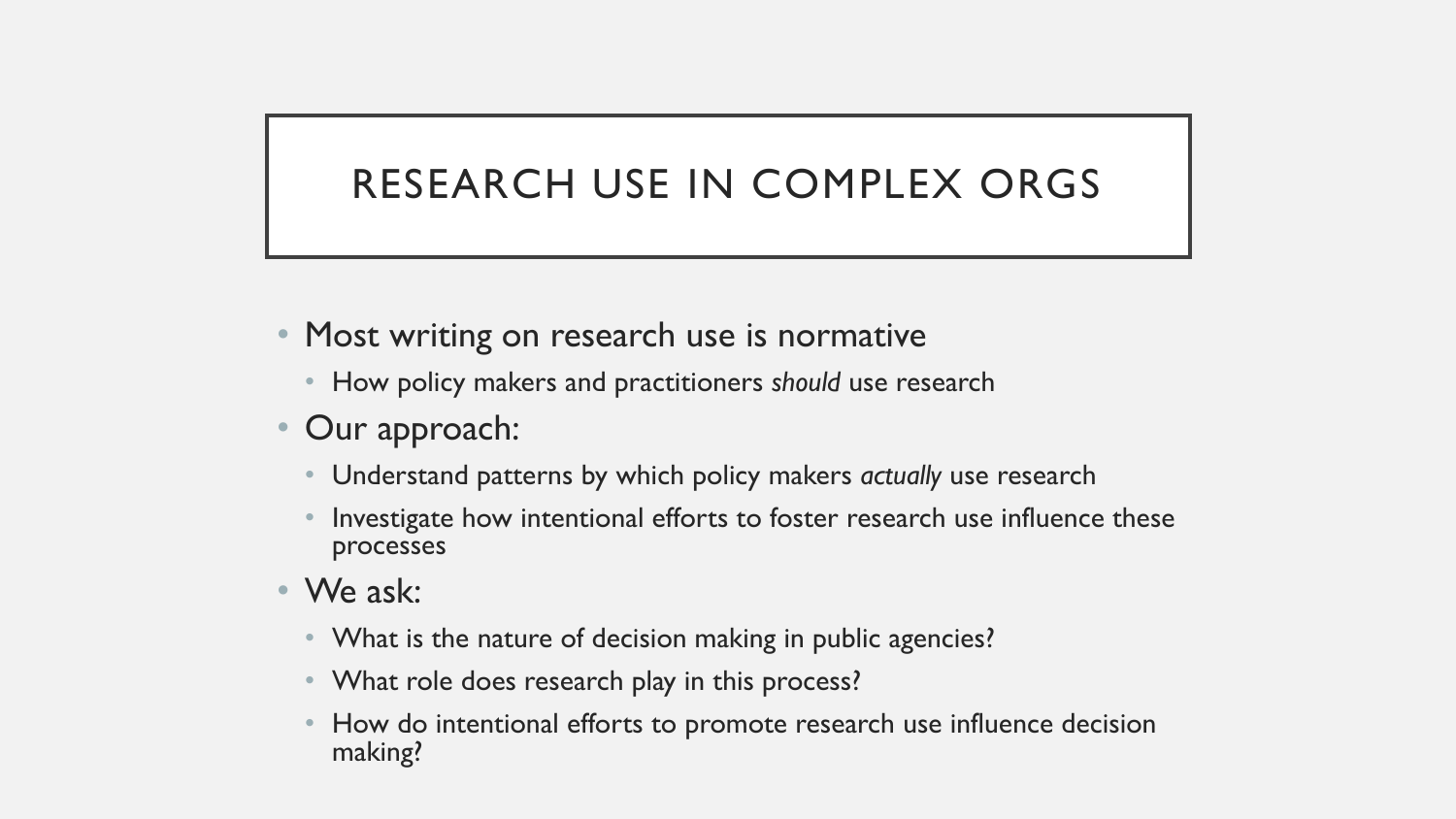# DEPARTMENTS, AND PARTNERSHIPS, AND RESEARCH USE… OH MY!

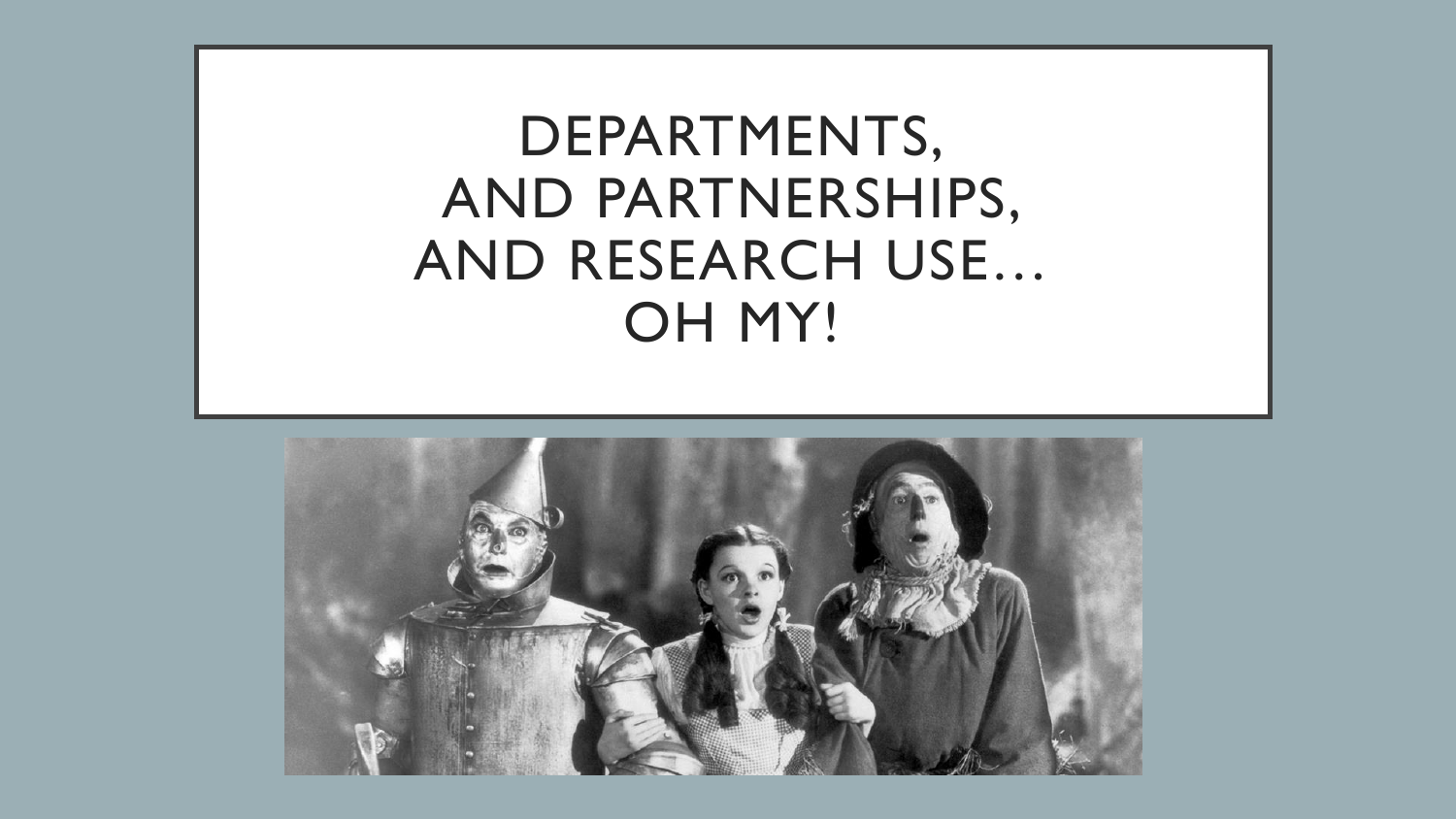# ABSORPTIVE CAPACITY

- An organization's ability to identify, assimilate, and transform knowledge from the environment
- Is associated with:
	- Increased organizational performance
	- Greater innovation
	- Greater flexibility to adapt to changing environments
- Greater absorptive capacity leads to greater absorptive capacity: The rich get richer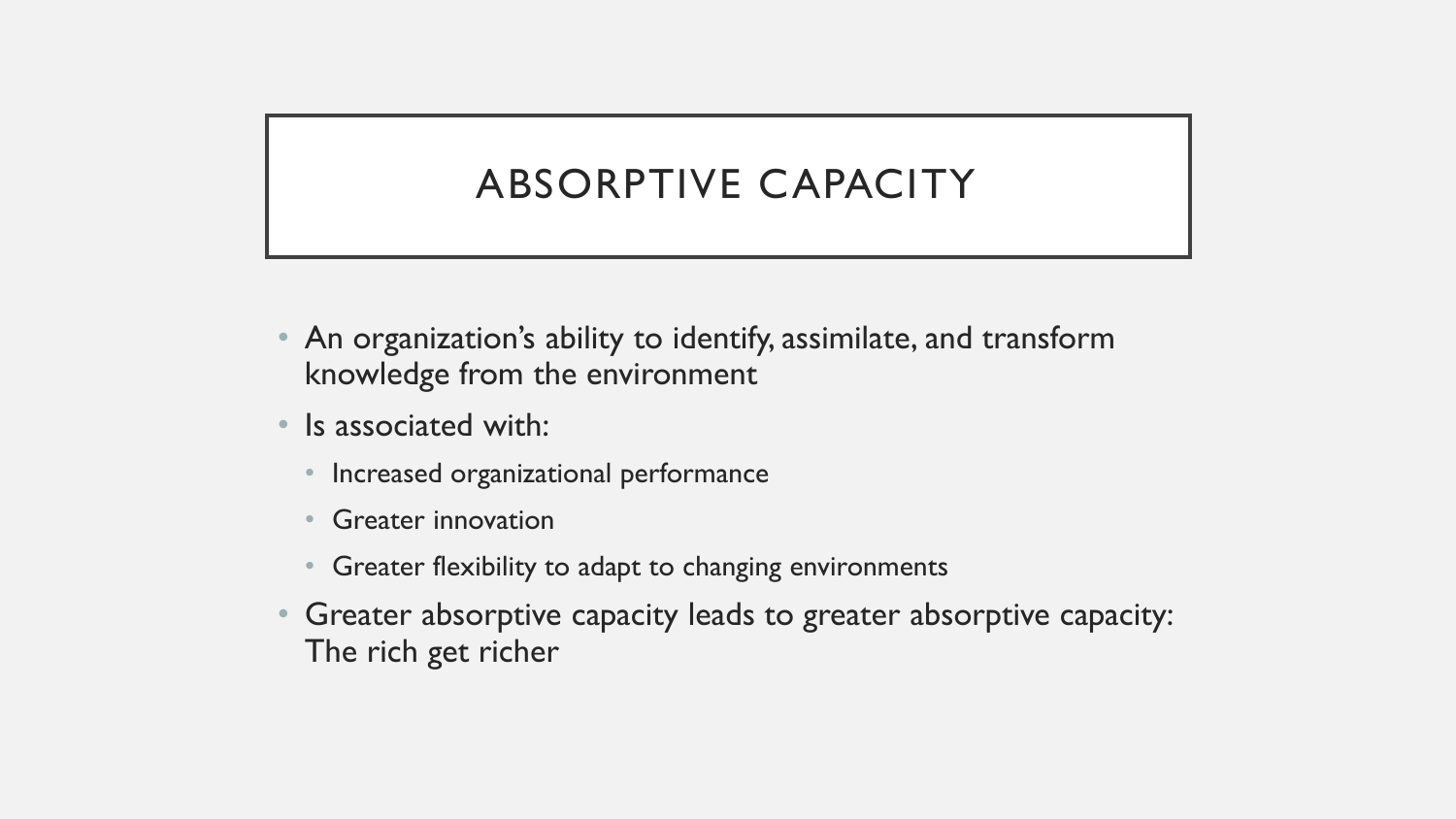**Research Ideas from External Partner**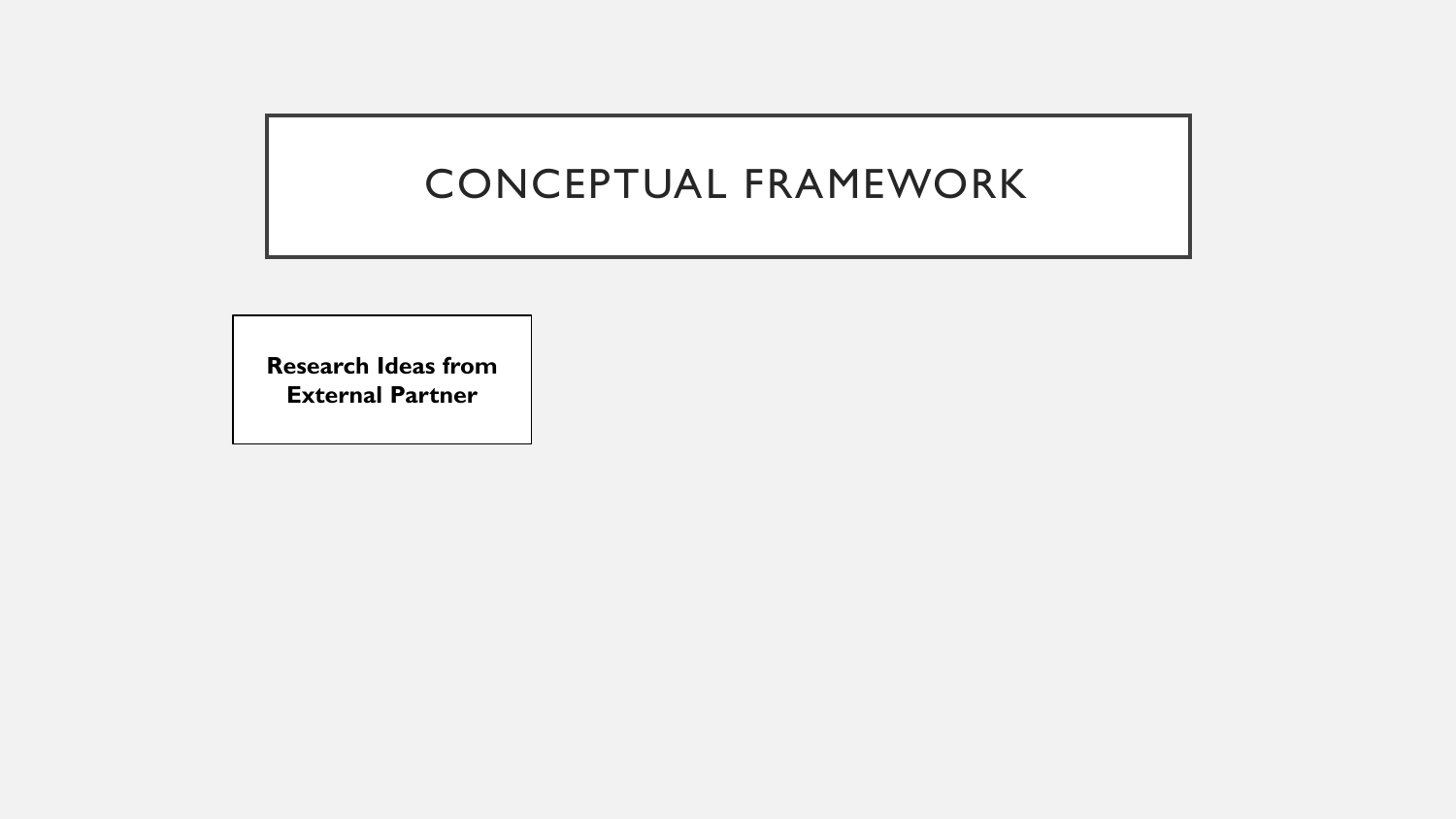**Research Ideas from External Partner**

#### **Department Absorptive Capacity**

- Prior knowledge
- Communication pathways
- Strategic knowledge leadership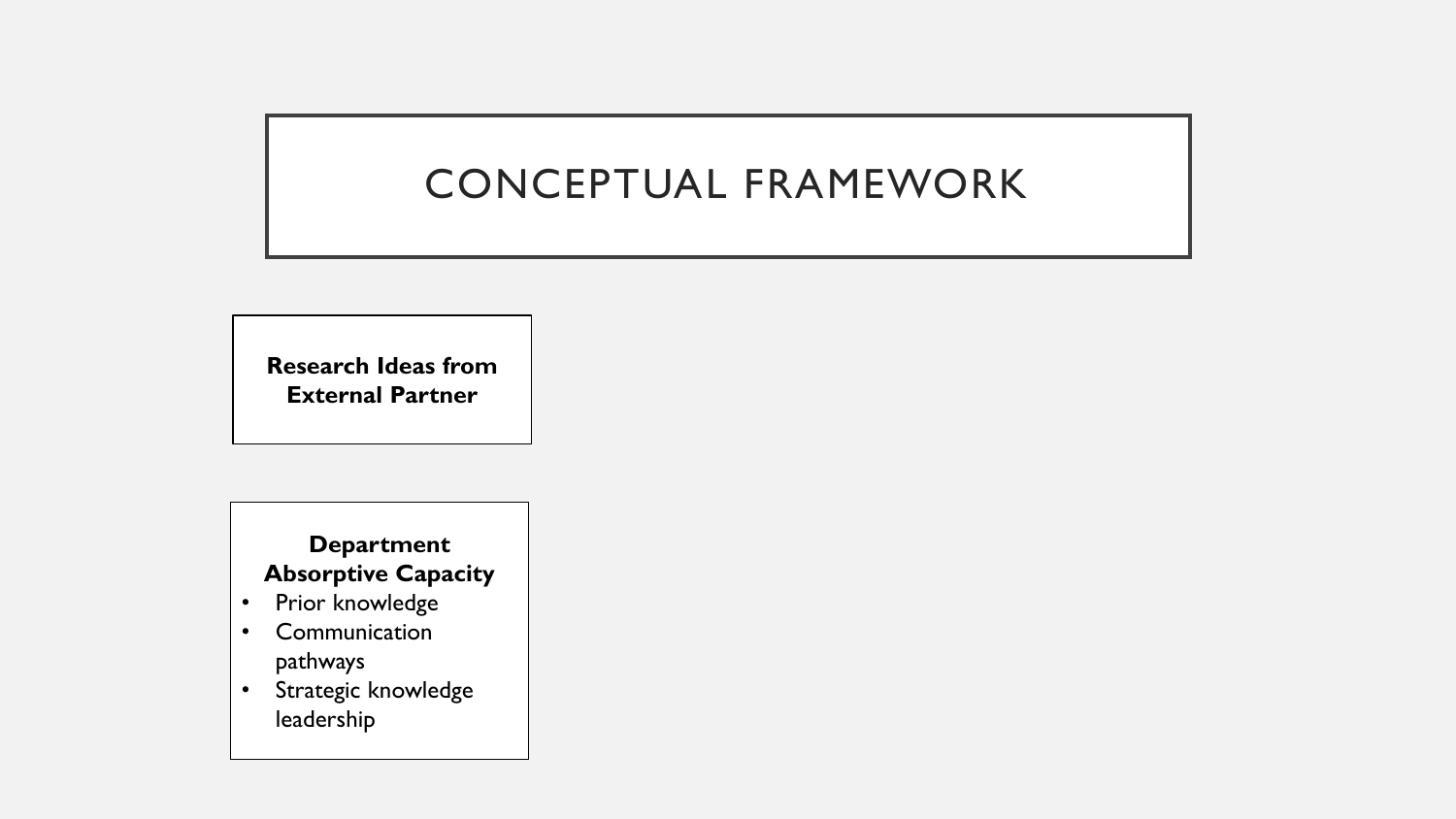**Research Ideas from External Partner**

#### **Department Absorptive Capacity**

- Prior knowledge
- Communication pathways
- Strategic knowledge leadership

#### **Interactions between Department and External Partner**

- Role of external partner
- Inter-organizational routines
- Informal social interactions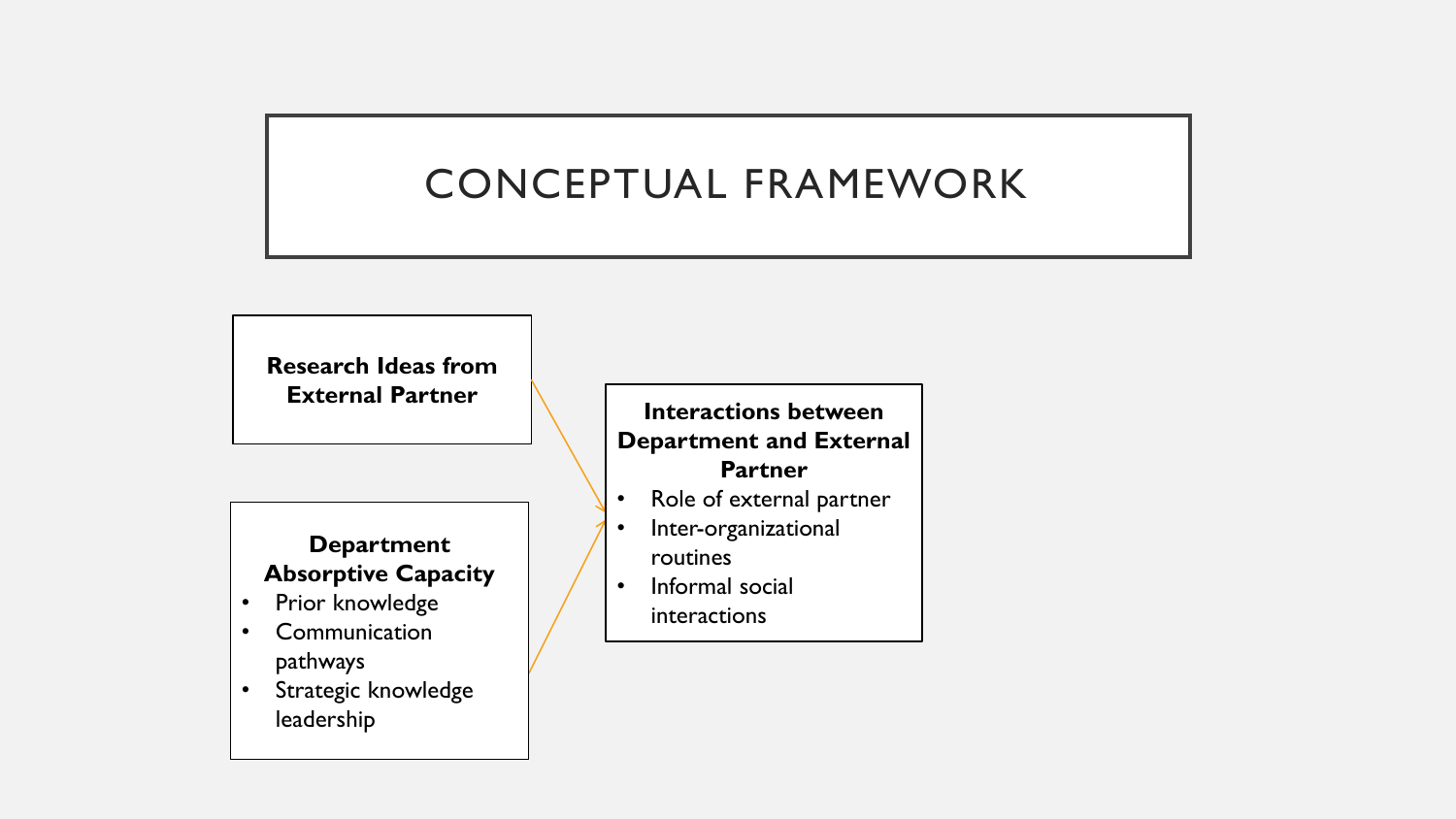**Research Ideas from External Partner**

# **Absorptive Capacity**

- Prior knowledge
- Communication pathways
- Strategic knowledge leadership

**Interactions between Department and External Partner**

- Role of external partner
- Inter-organizational routines **Department**  $\begin{vmatrix} 1 & 1 & 1 & 1 \\ 1 & 1 & 1 & 1 \\ 1 & 1 & 1 & 1 \end{vmatrix}$  **Routines** 
	- Informal social interactions

#### **Organizational Learning Outcomes** • Policies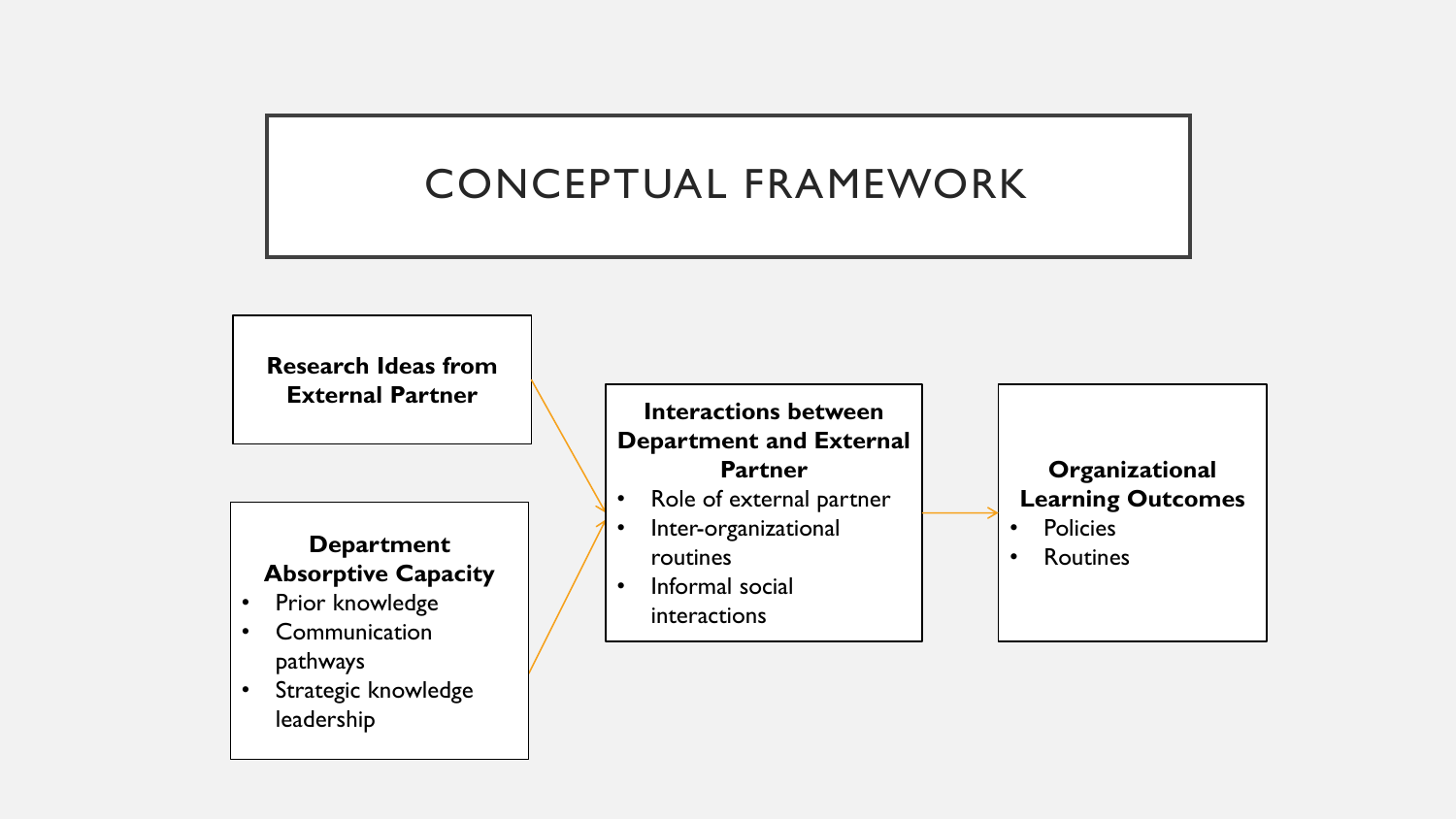### CASE: MATHEMATICS DEPARTMENT

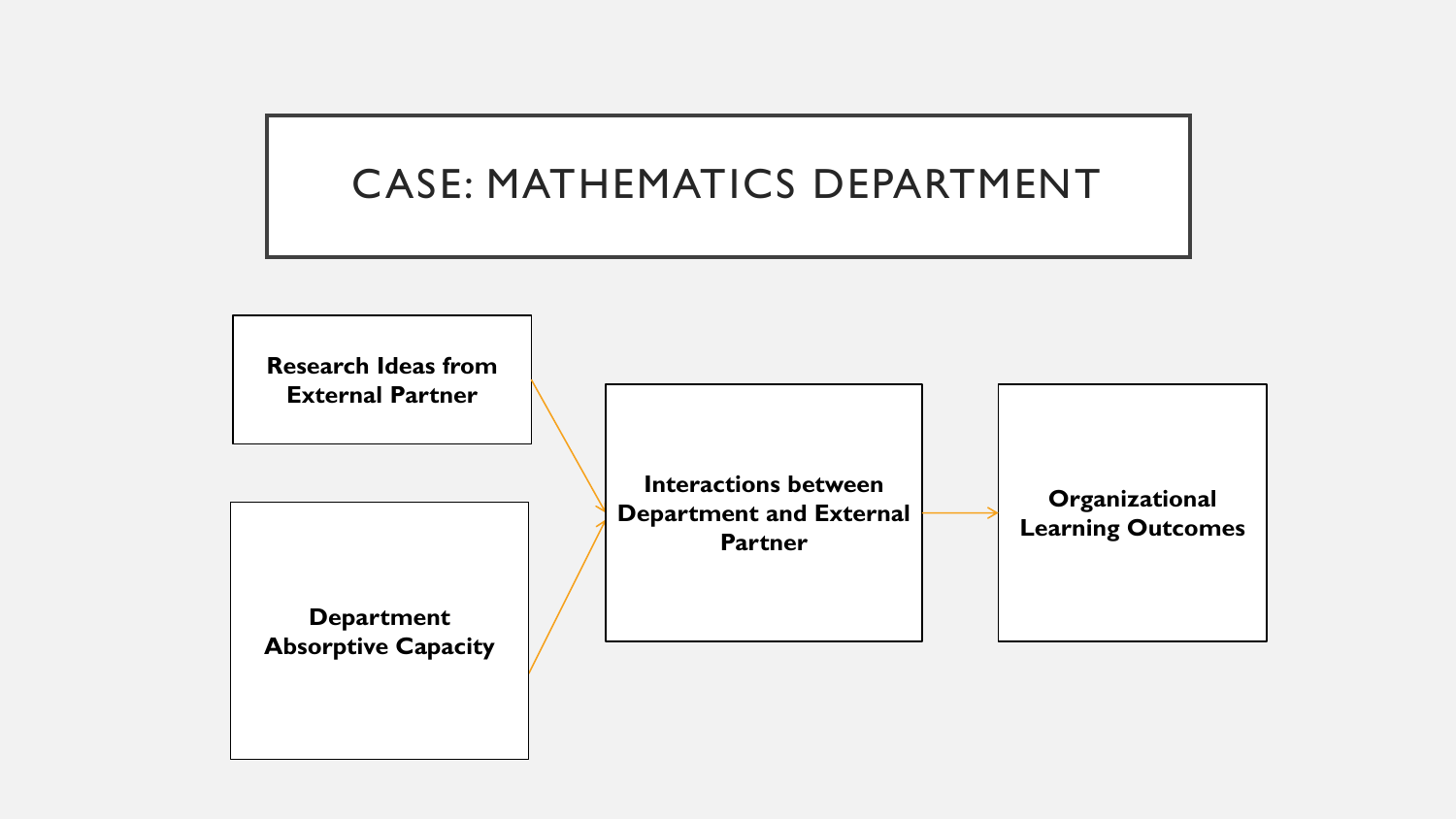### CASE: MATHEMATICS DEPARTMENT

**Research Ideas from External Partner**

**Department Absorptive Capacity** 

**Interactions between Department and External Partner**

**Organizational Learning Outcomes** Research ideas frequently and centrally evoked in policies and routines,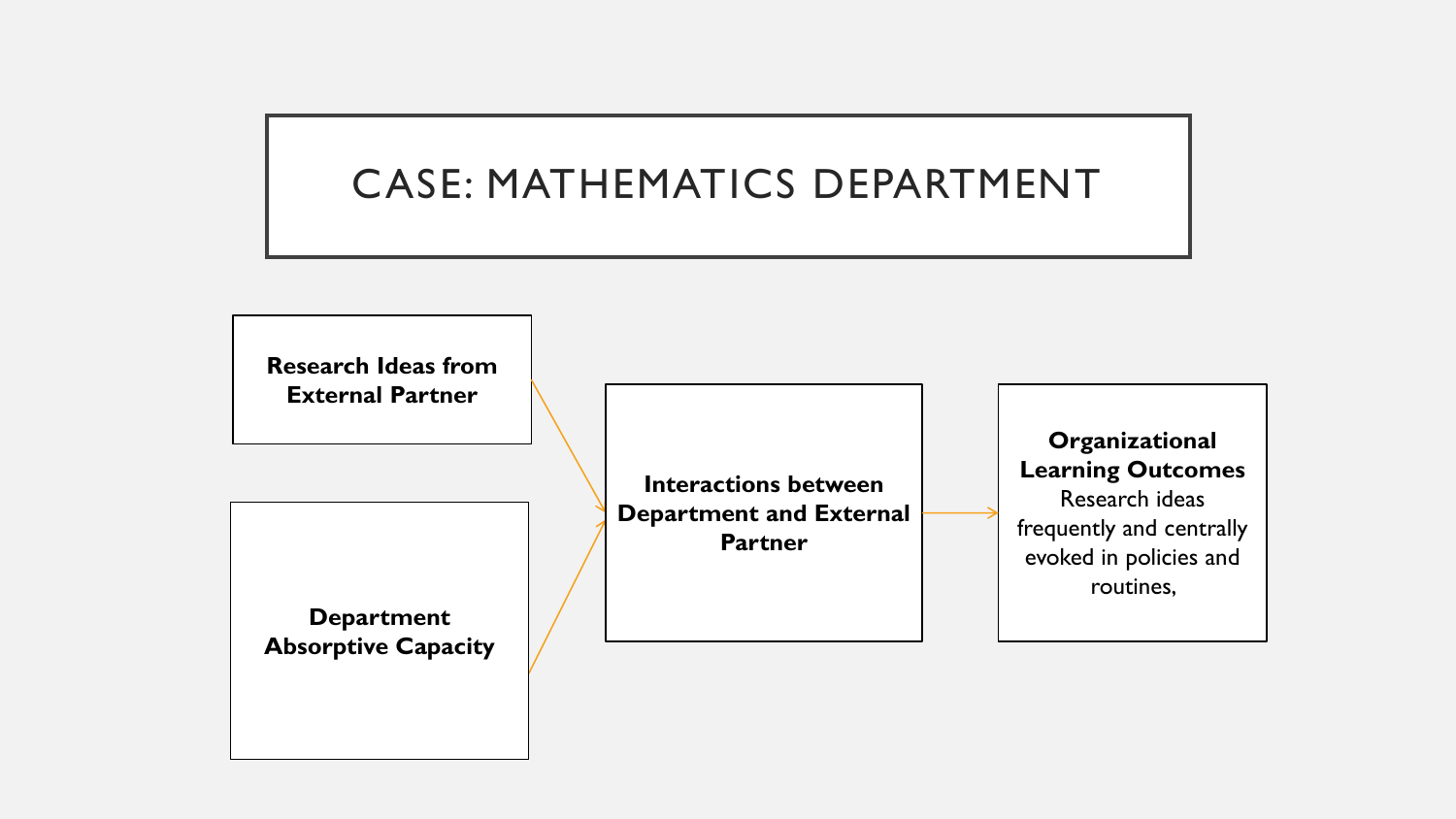• Internal expertise related to the work of the partnership

| <b>Domain</b>                                   | Individuals with expertise in this<br>domain |
|-------------------------------------------------|----------------------------------------------|
| Mathematics content or pedagogical<br>knowledge | <b>Multiple</b>                              |
| Professional development                        | <b>Multiple</b>                              |
| Teaching English Language learners              | <b>Multiple</b>                              |
| Working systemically with schools at<br>scale   | Absent                                       |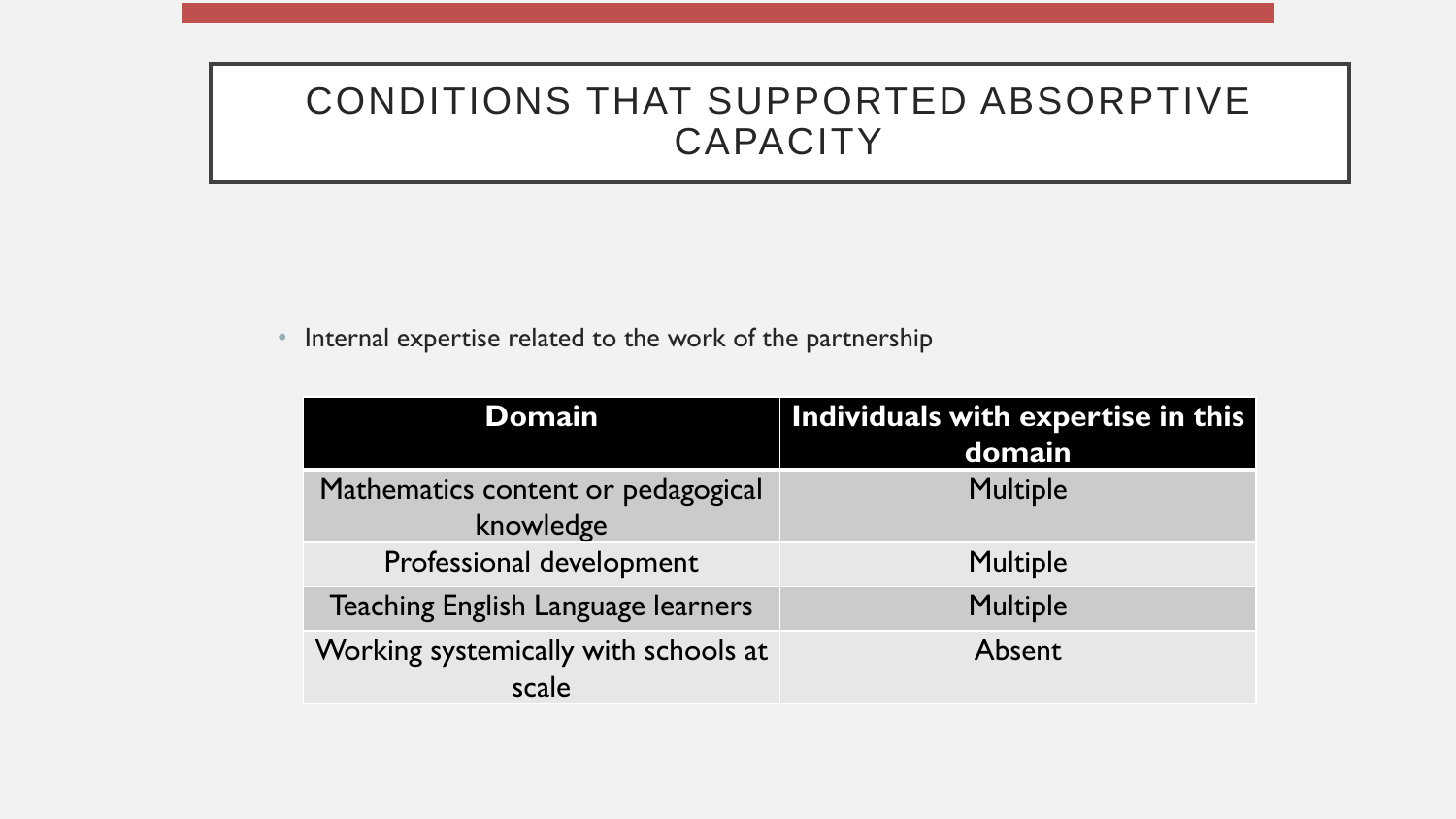- Internal expertise related to the work of the partnership
- Many internal meetings for mathematics department leaders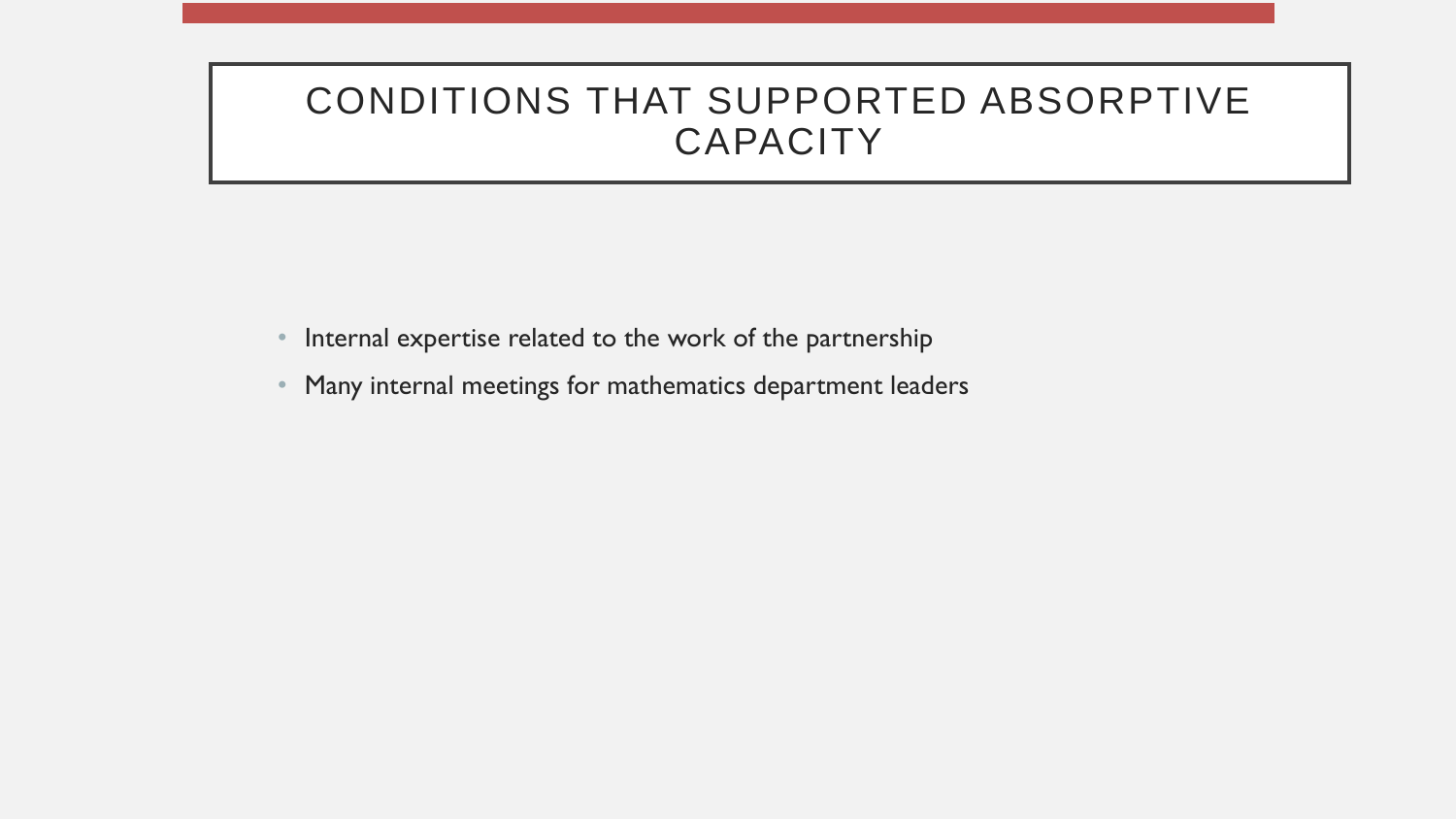- Internal expertise related to the work of the partnership
- Many internal meetings for mathematics department leaders
- Multiple informal ties to one another

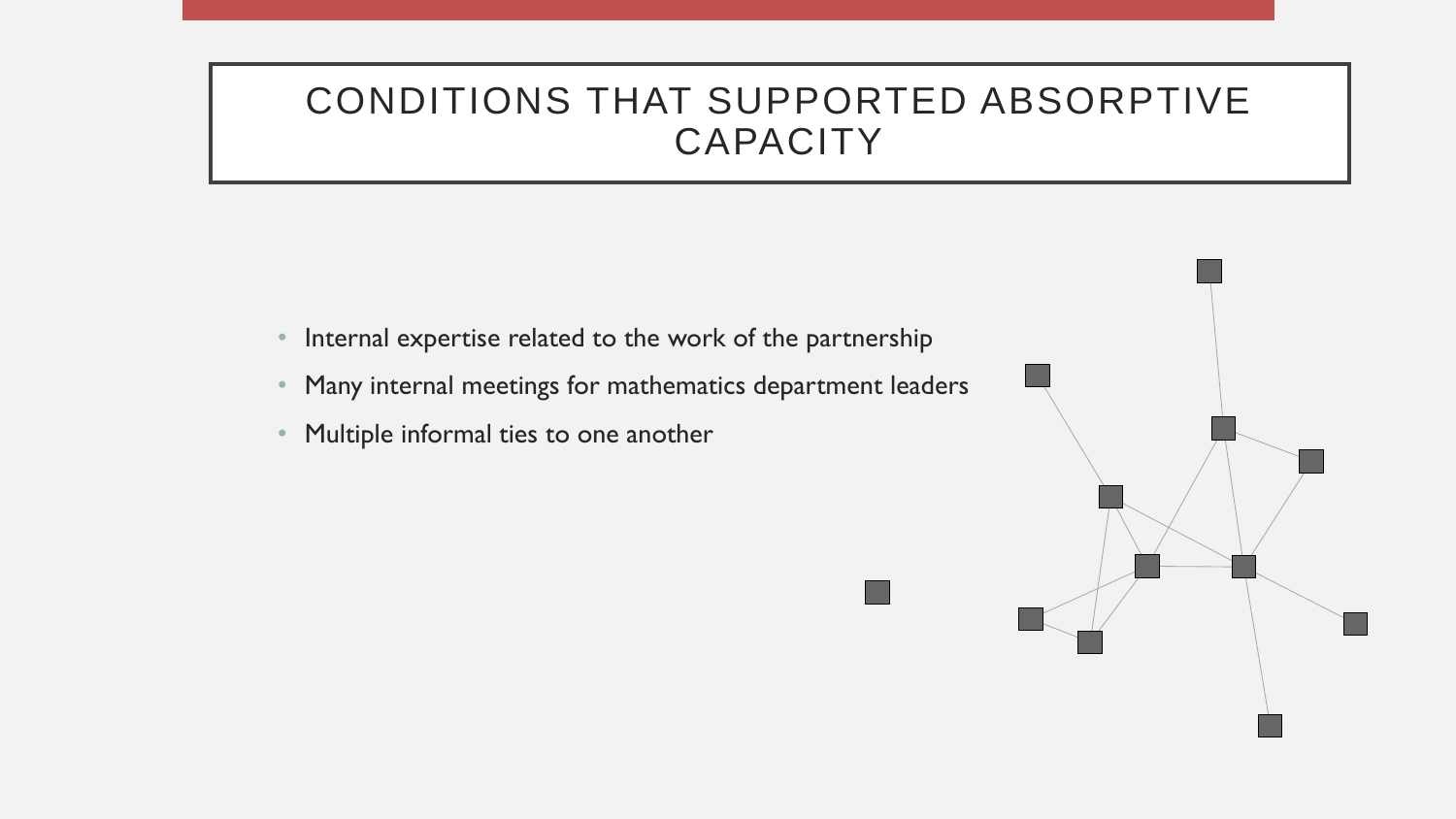- Internal expertise related to the work of the partnership
- Many internal meetings for mathematics department leaders
- Multiple informal ties to one another
- Ample informal ties to other relevant departments



 $\Box$  Mathematics Department ○ Other Departments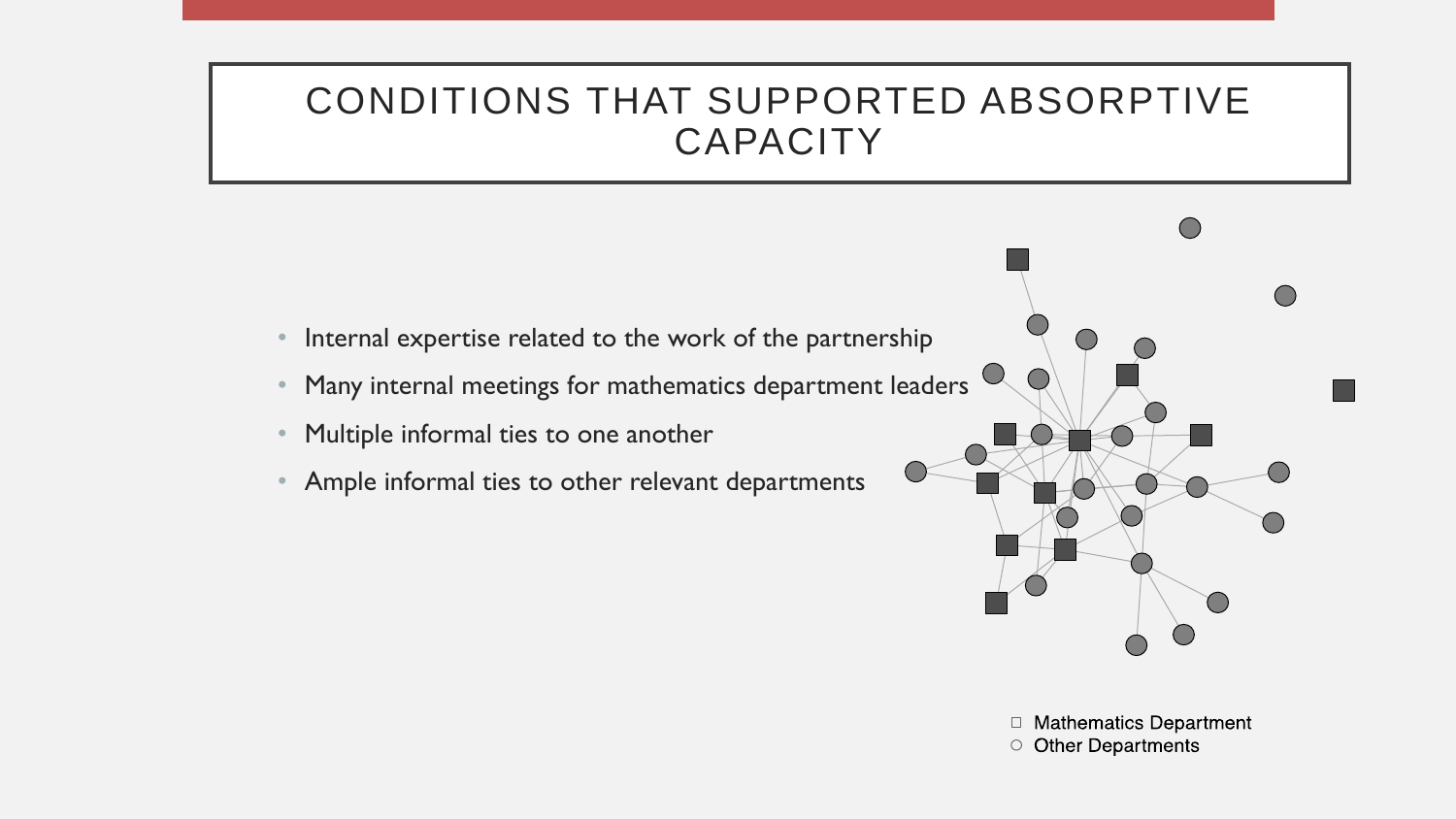- Internal expertise related to the work of the partnership
- Many internal meetings for mathematics department leaders
- Multiple informal ties to one another
- Ample informal ties to other relevant departments
- Mathematics department leaders intentionally encouraged inter-department collaboration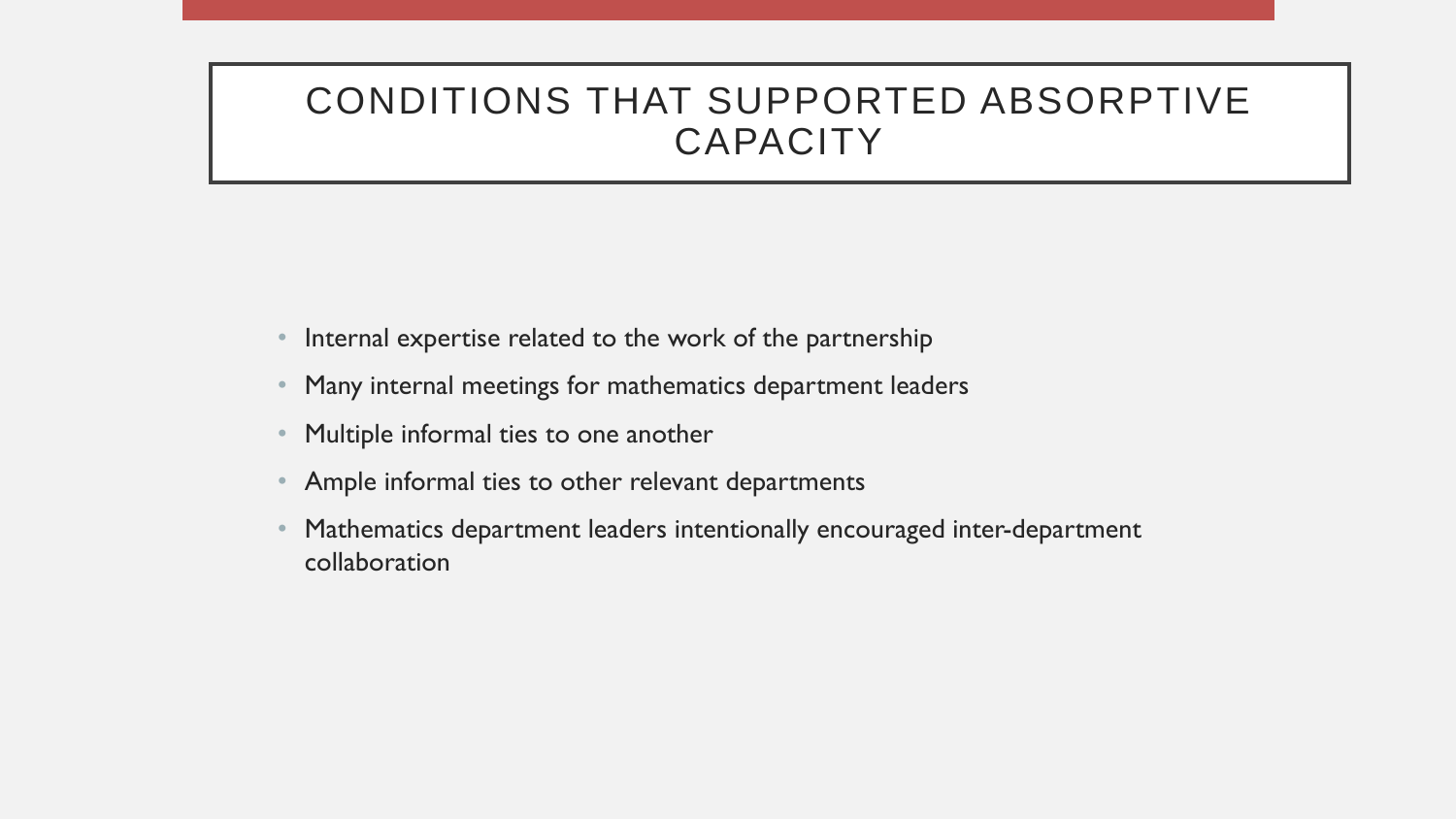### CASE: MATHEMATICS DEPARTMENT

**Research Ideas from External Partner**

#### **Department Absorptive Capacity**

- Strong prior knowledge
- Ample access to relevant expertise within department and across departments via social networks
- Leader intentionally wanted external partner to build on department's work

**Interactions between Department and External Partner**

**Organizational Learning Outcomes** Research ideas frequently and centrally evoked in policies and routines,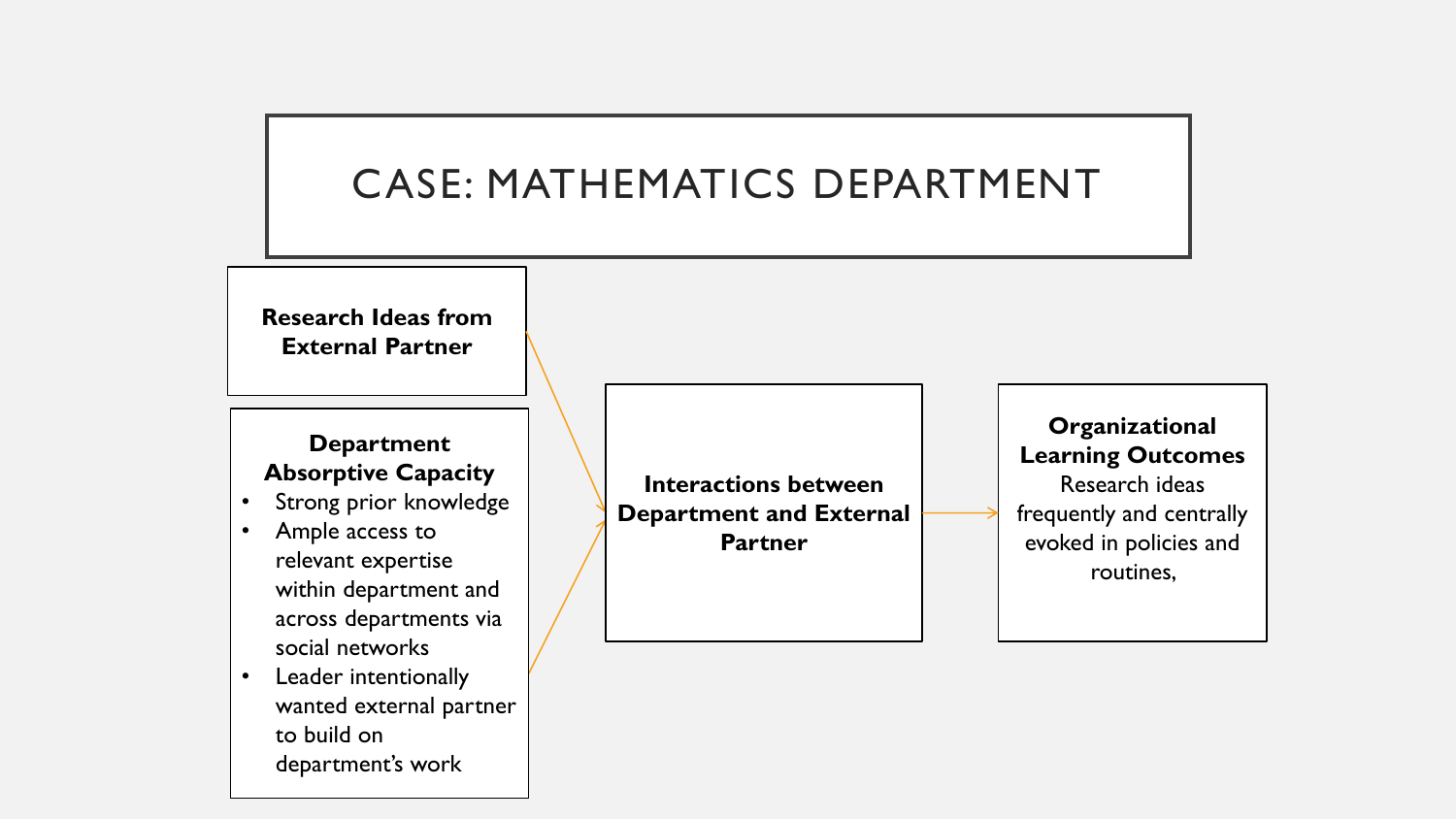#### INTERACTIONS BETWEEN DEPARTMENT AND PARTNER LIKELY SUPPORTED LEARNING

• Mathematics department wanted partners to service as advisors, in service of district agenda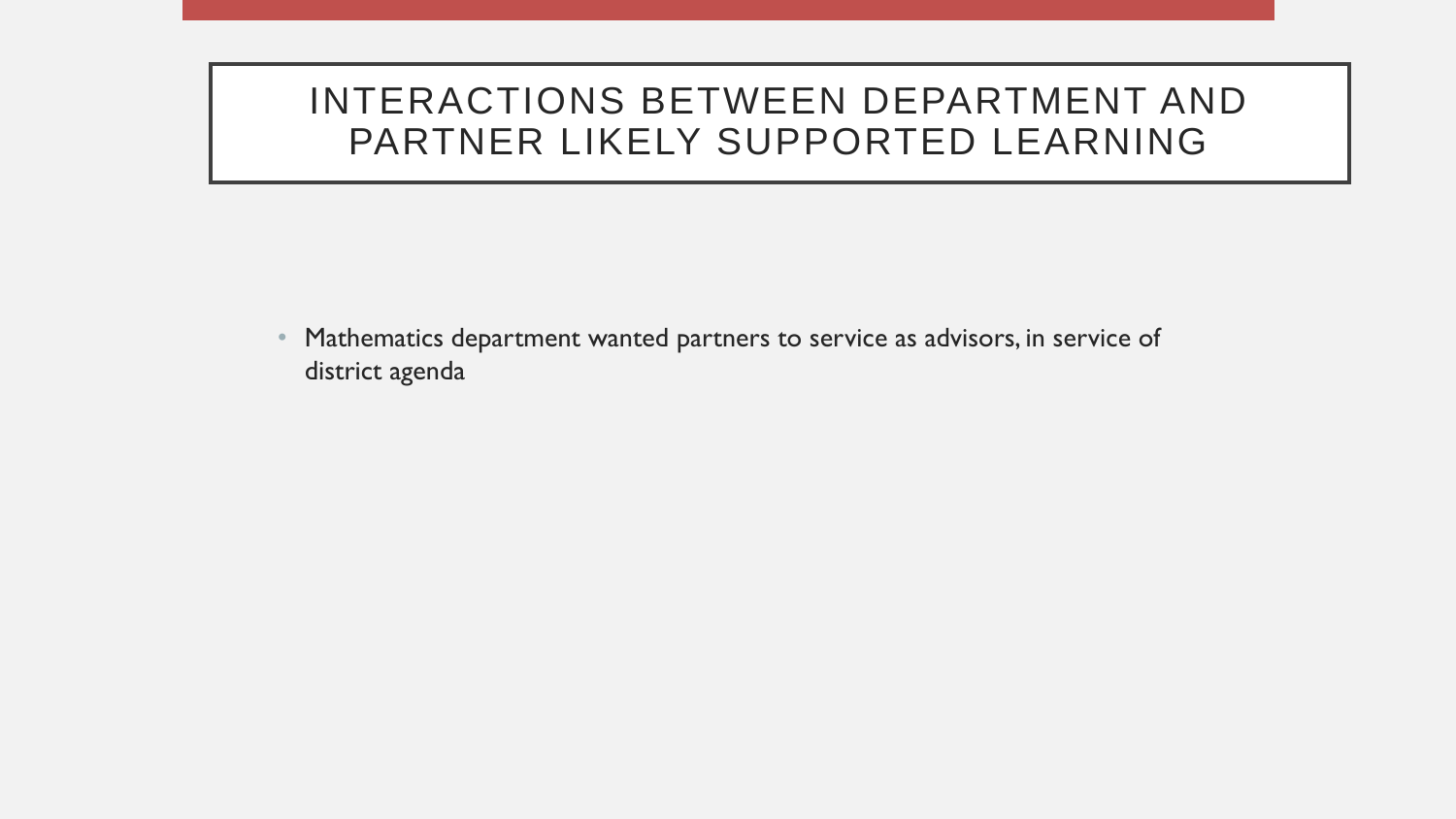#### INTERACTIONS BETWEEN DEPARTMENT AND PARTNER LIKELY SUPPORTED LEARNING

- Mathematics department wanted partners to service as advisors, in service of district agenda
- Partners embedded in central mathematics planning meetings, to provide advice to district's ongoing efforts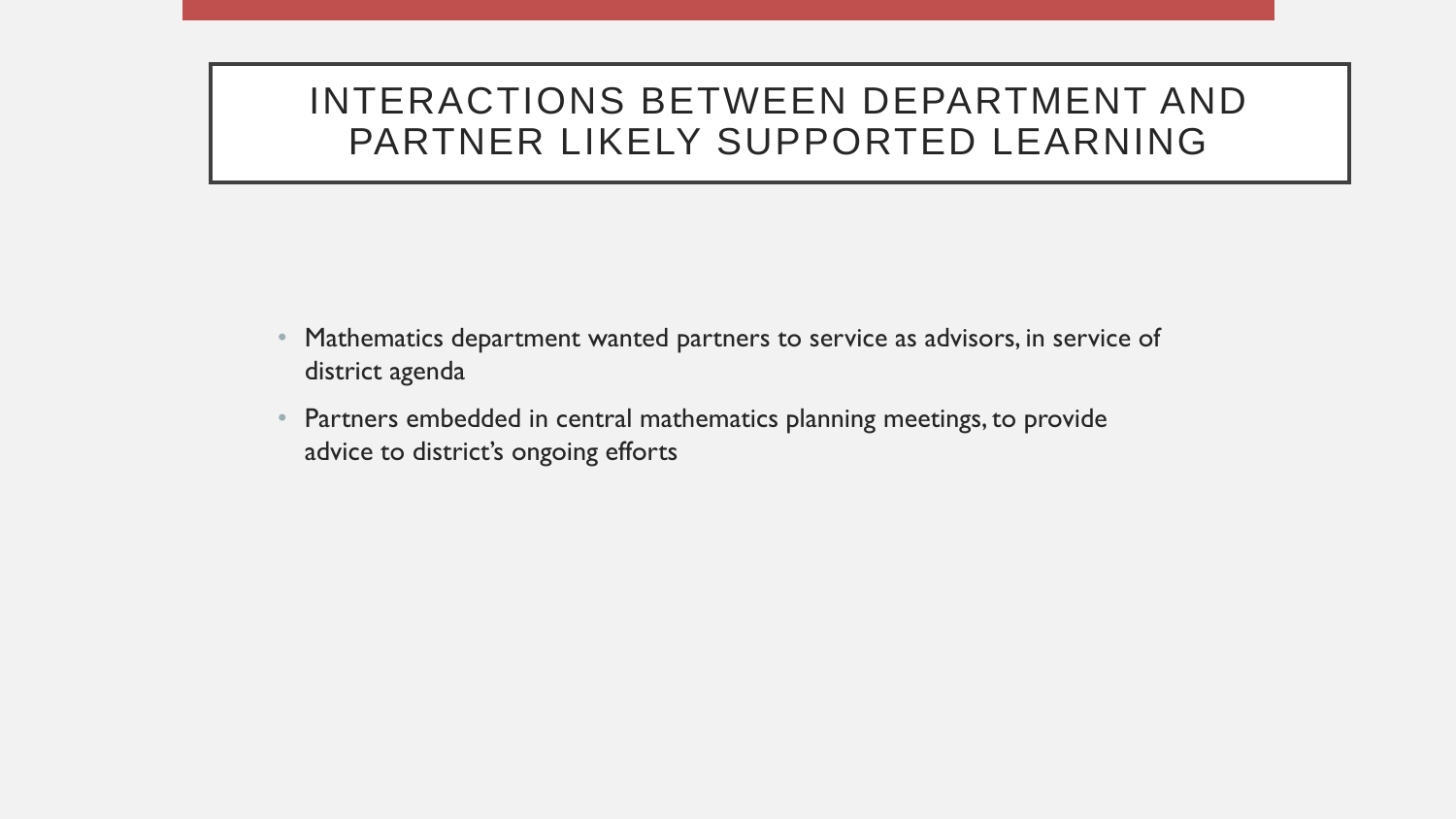### INTERACTIONS BETWEEN DEPARTMENT AND PARTNER LIKELY SUPPORTED LEARNING

- Mathematics department wanted partners to service as advisors, in service of district agenda
- Partners embedded in central mathematics planning meetings, to provide advice to district's ongoing efforts
- Ample informal connections to partner

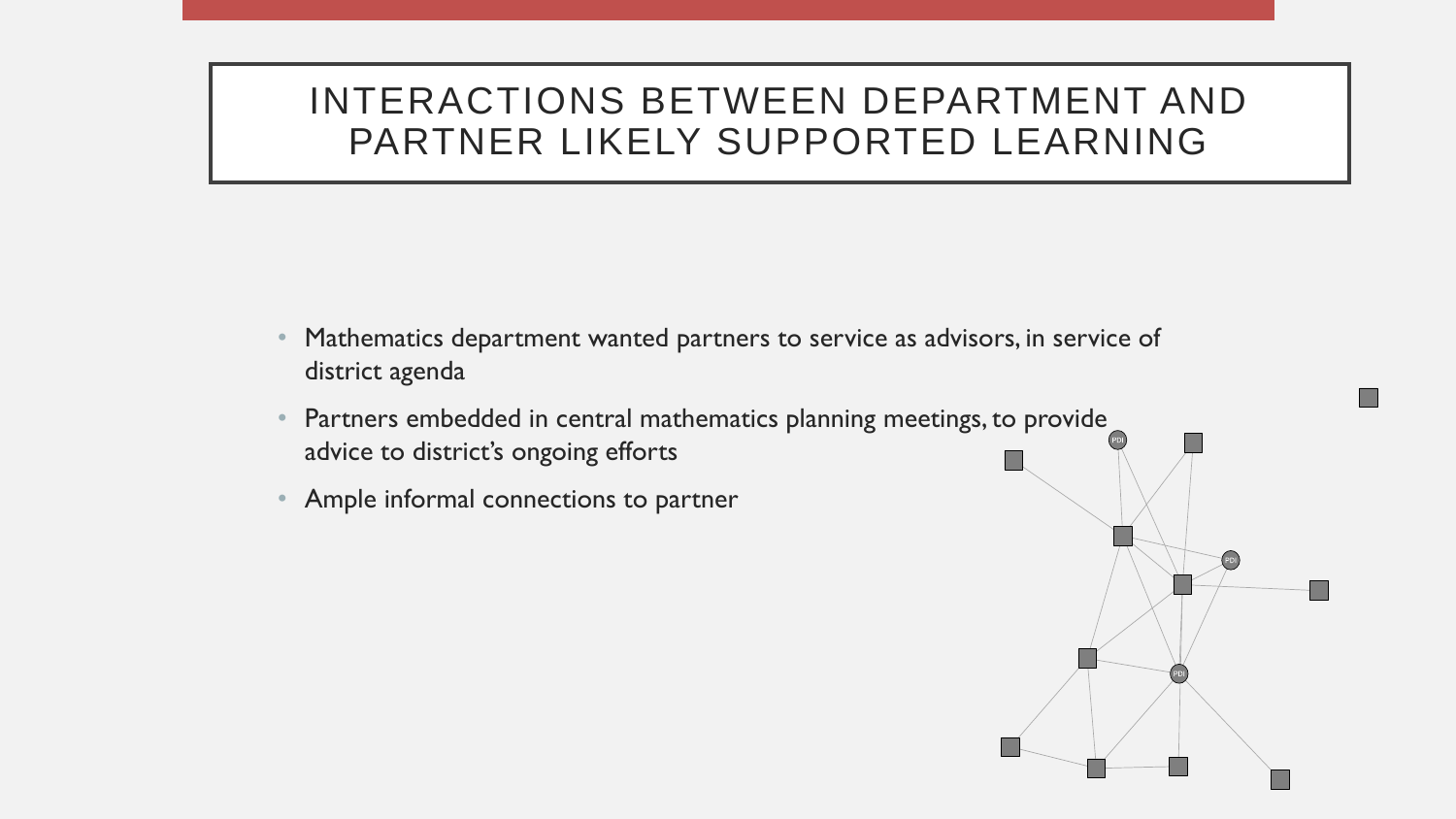### CASE: MATHEMATICS DEPARTMENT

**Research Ideas from** 

#### **Department Absorptive Capacity**

- Strong prior knowledge
- Ample access to relevant expertise within department and across departments via social networks
- Leader intentionally wanted external partner to build on department's work

#### **External Partner Interactions between Department and External Partner**

- Structured as advisor
- Work within mathematic department's central planning meetings
- Many informal connections to external partner

**Organizational Learning Outcomes** Research ideas frequently and centrally evoked in policies and routines,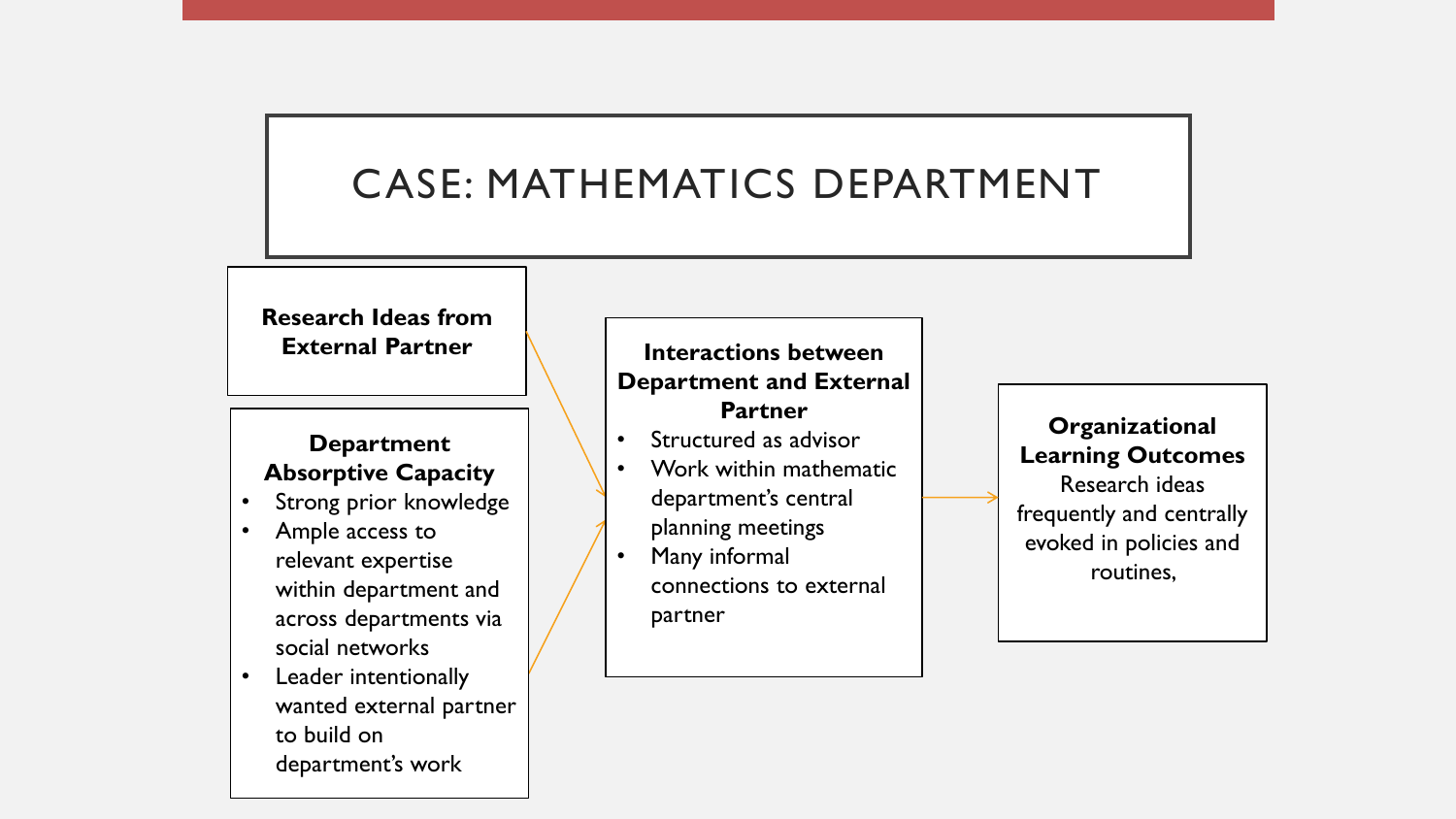# THOUGHT EXPERIMENT #1

Do these ideas resonant within your SEA research department context? What else would we need to consider?

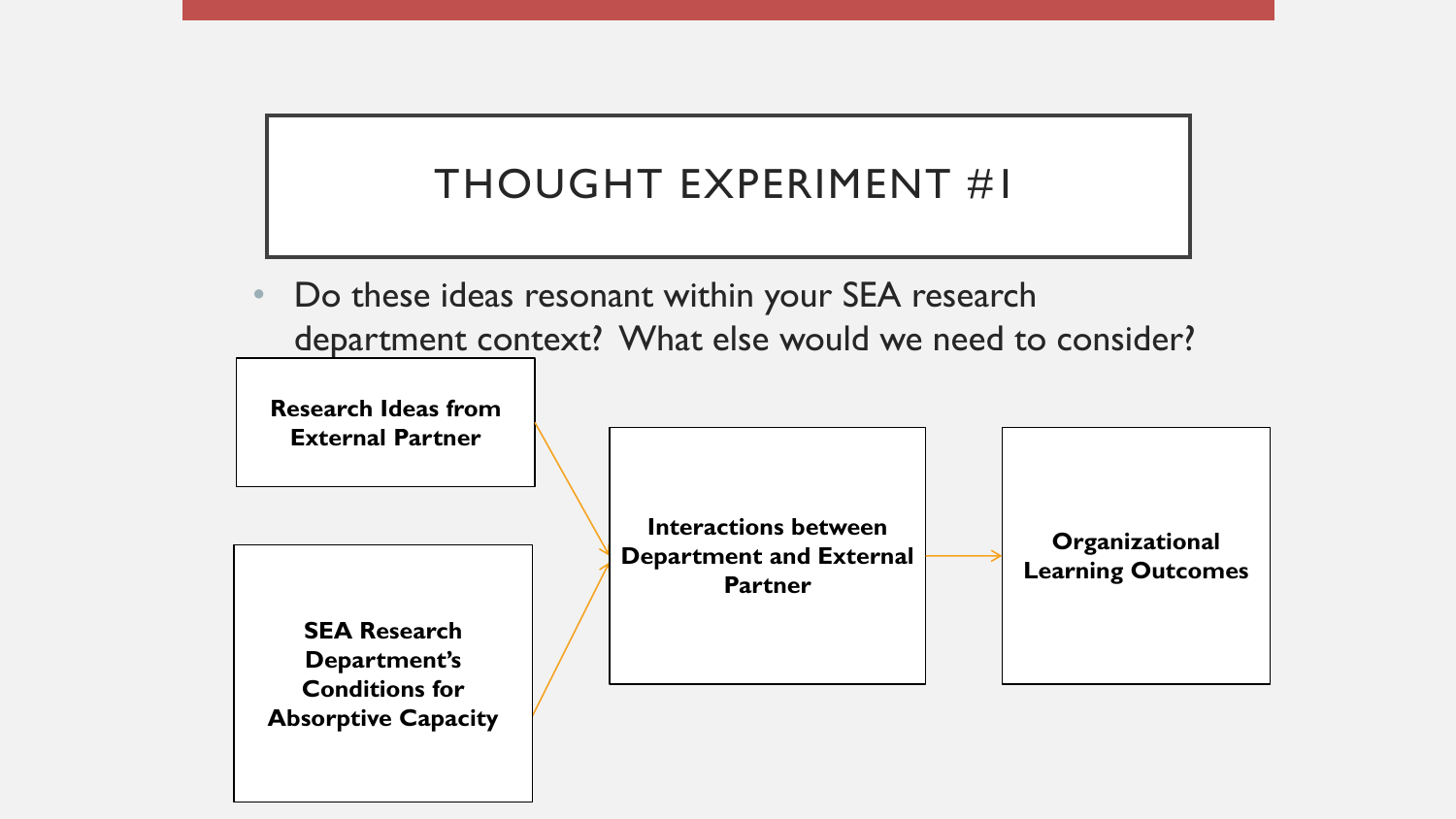# THOUGHT EXPERIMENT #2

• Could this be useful for thinking about how LEAs take up guidance from SEAs? What else would we need to consider?

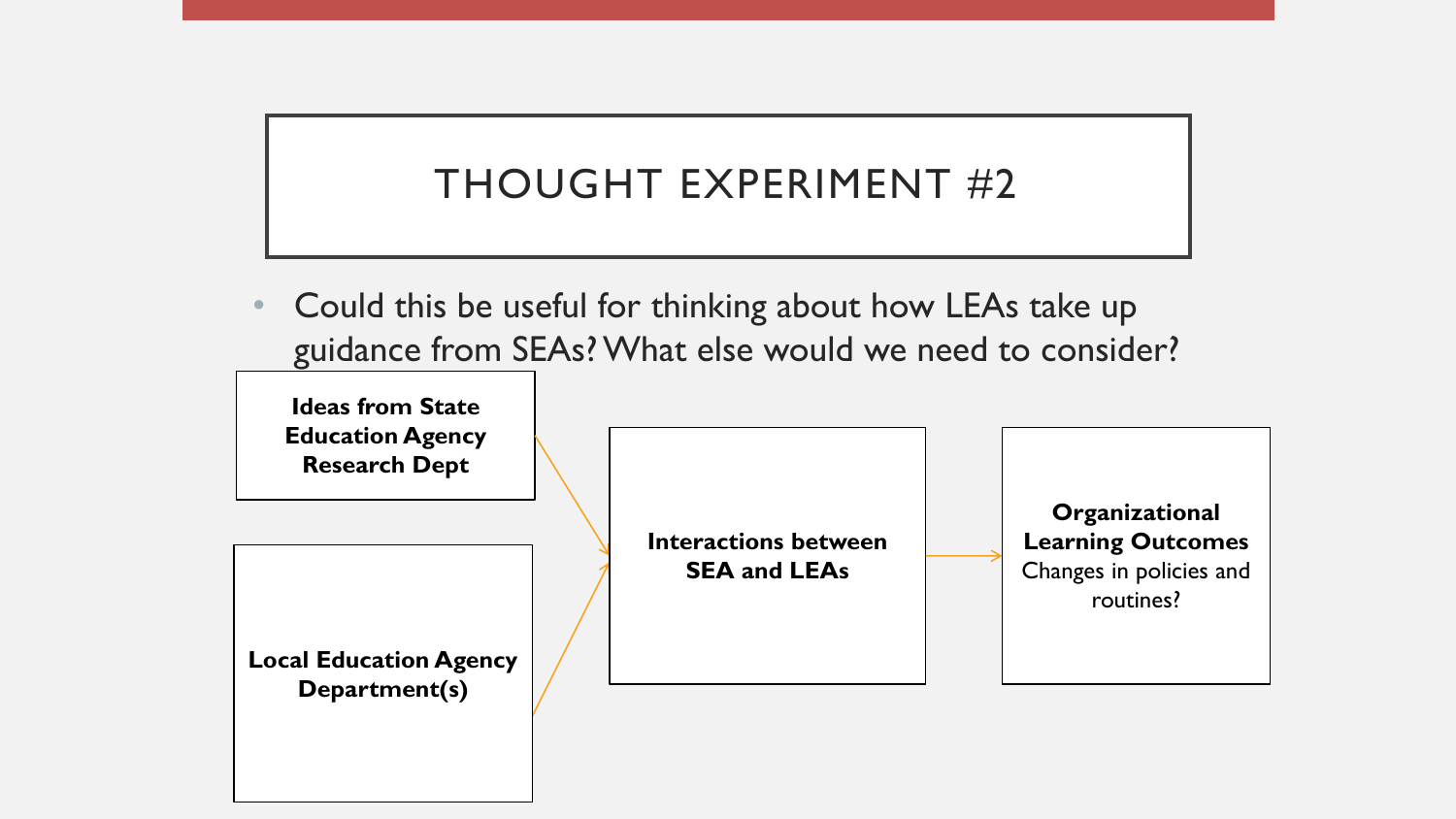

# **ESSA Implementation in Nevada: Leveraging Research and Evaluation with Limited Resources and Capacity**

October 30, 2018

Office of Student and School Supports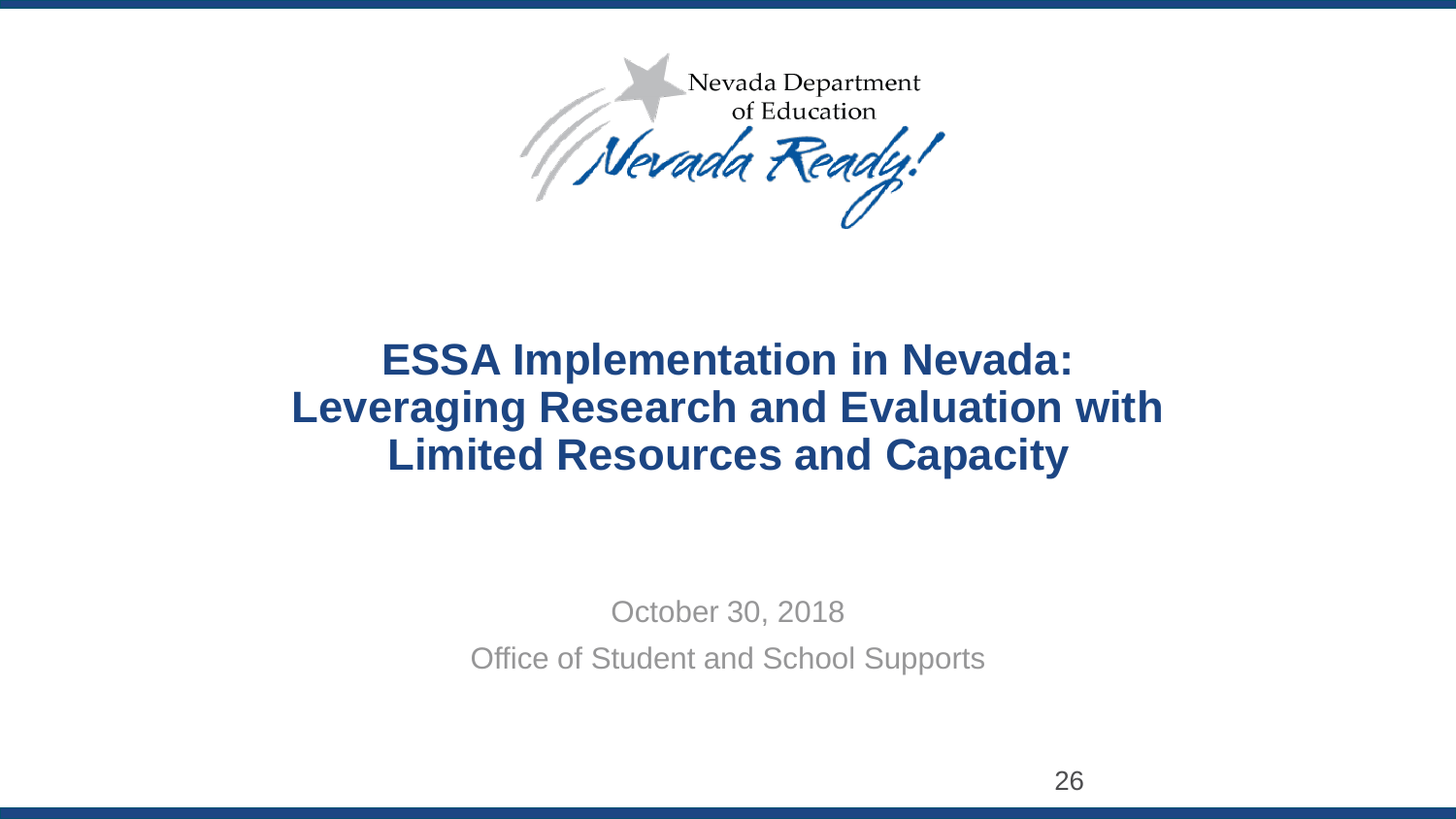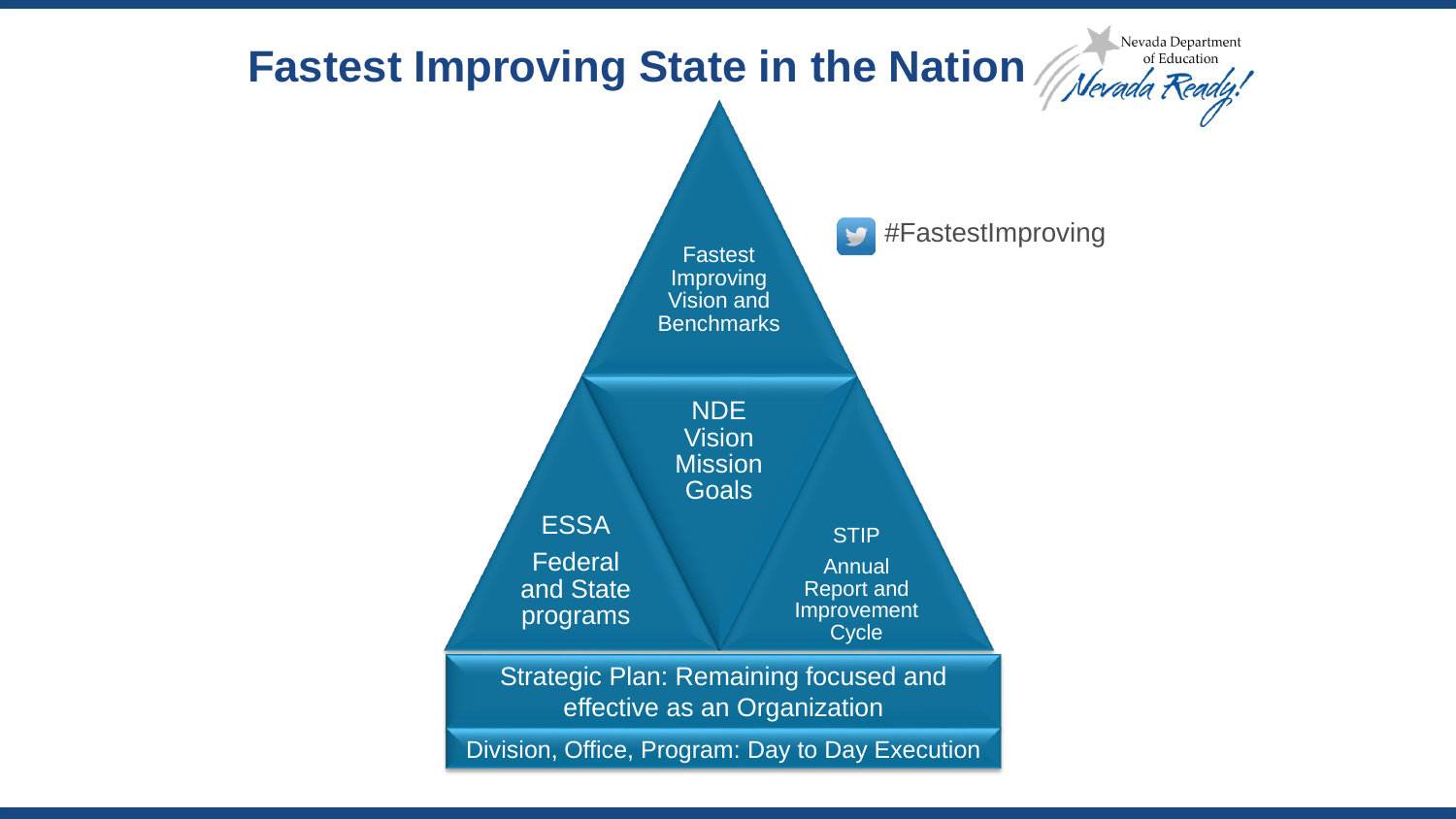

# **NEVADA: The Fastest**

Improving State in the Nation /





#### **STRATEGIES TO IMPROVE STUDENT ACHIEVEMENT**

#### **Focus on Lowest Performing Schools**

- Place all one and two star schools on a path to three stars in three years
- $\blacktriangleright$  Provide planning and funding support
- $\blacktriangleright$  Involve parents and families as partners in improvement strategies with a focus on student achievement results

#### **Great School Leaders**

- $\blacktriangleright$  Provide high quality professional development to school leaders
- $\triangleright$  Drive significant impact on student success with qualified principals who set school culture and high expectations
- $\triangleright$  Build the capacity of the education system through networks, collaboration, and knowledge sharing

 $\vee$  Focus on results and make

**Data** 

- data-driven decisions
- Celebrate and share success
- Be transparent with families and educators
- $\blacktriangleright$  Present easy to understand data
- Utilize/employ a college and career-focused accountability system that puts students on a path to post-secondary success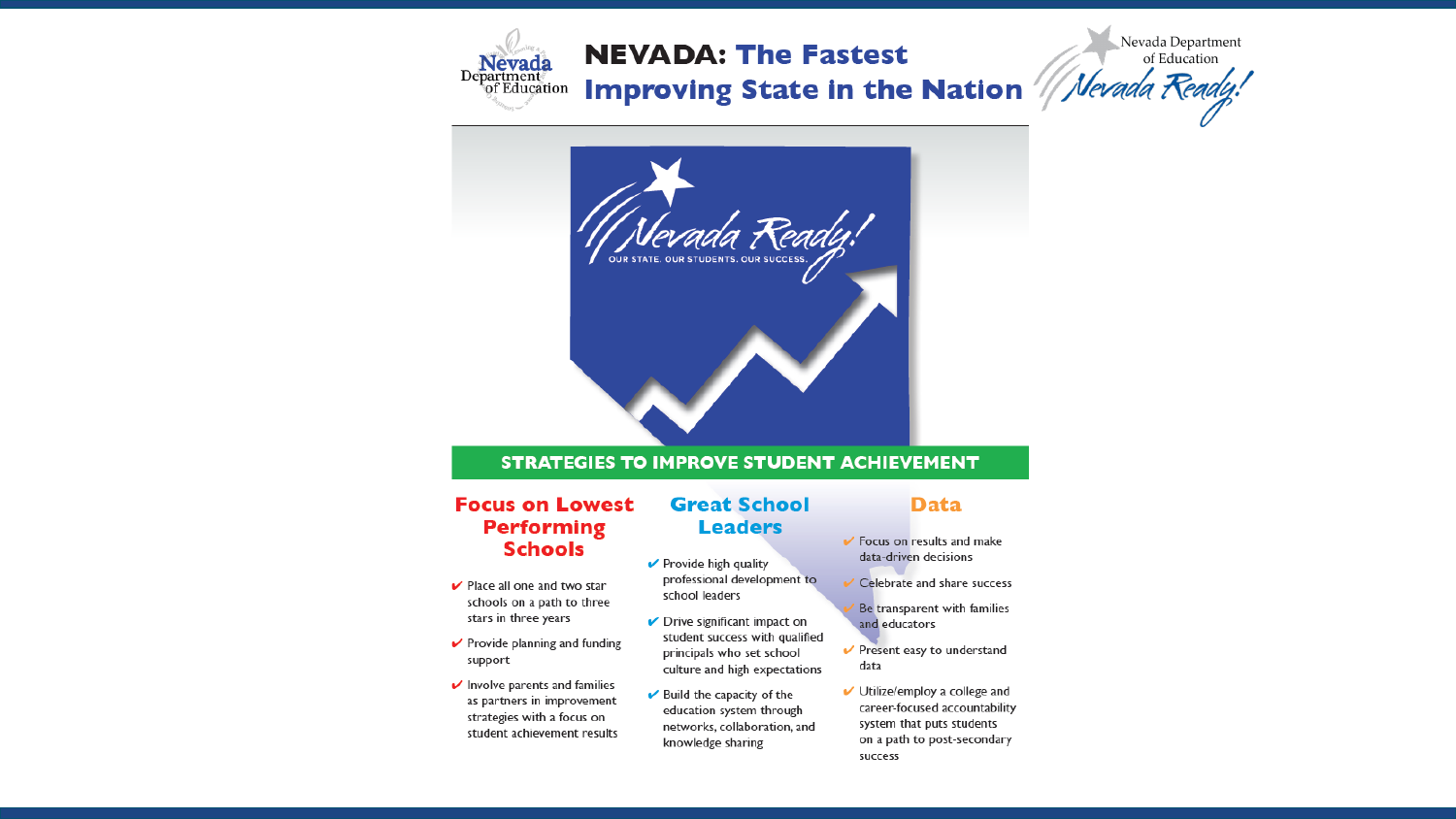



### **Problem of Practice**

NDE does not have an office focused on research and evaluation or staff members who are responsible for this work. With ESSA implementation and the State's focus on strengthening our education system, the expectations have now changed—without many of the supports needed for this change in practice.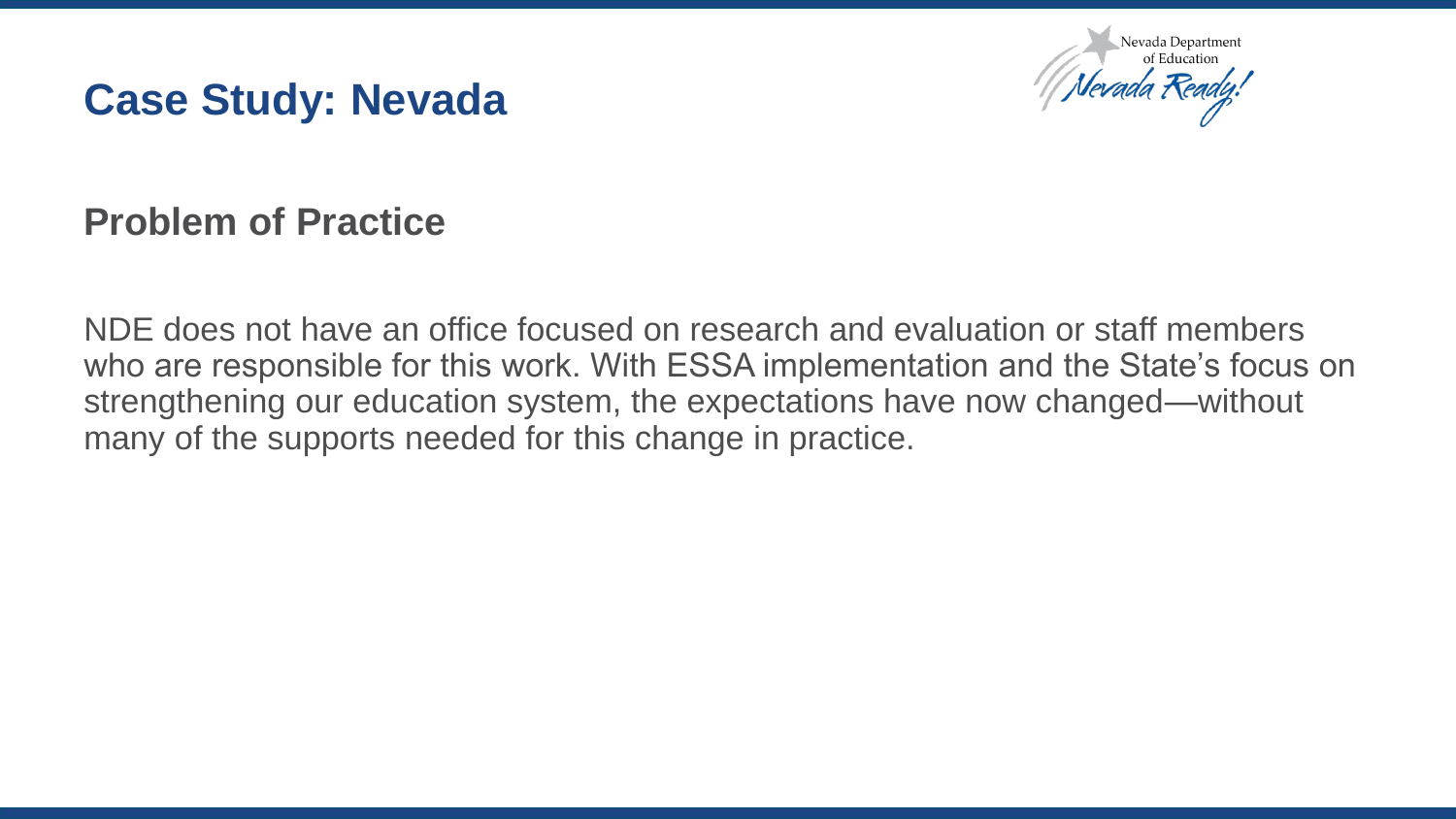

# **Approach: Year 1**

- Redesigned our competitive grants application process to prioritize ESSA Evidence Levels 1-3 and our "Big Bets"
	- Started with Title I 1003(a) School Improvement
- Created an evidence-based list as a resource to districts and schools
- Support and technical assistance webinars, meetings, and guidance documents (shared with the SEA, LEA and school leaders, and partners/providers)
- "Speed dating" to help district and school leaders identify and match with an evidence-based intervention
- Passed AB7, Nevada's ESSA bill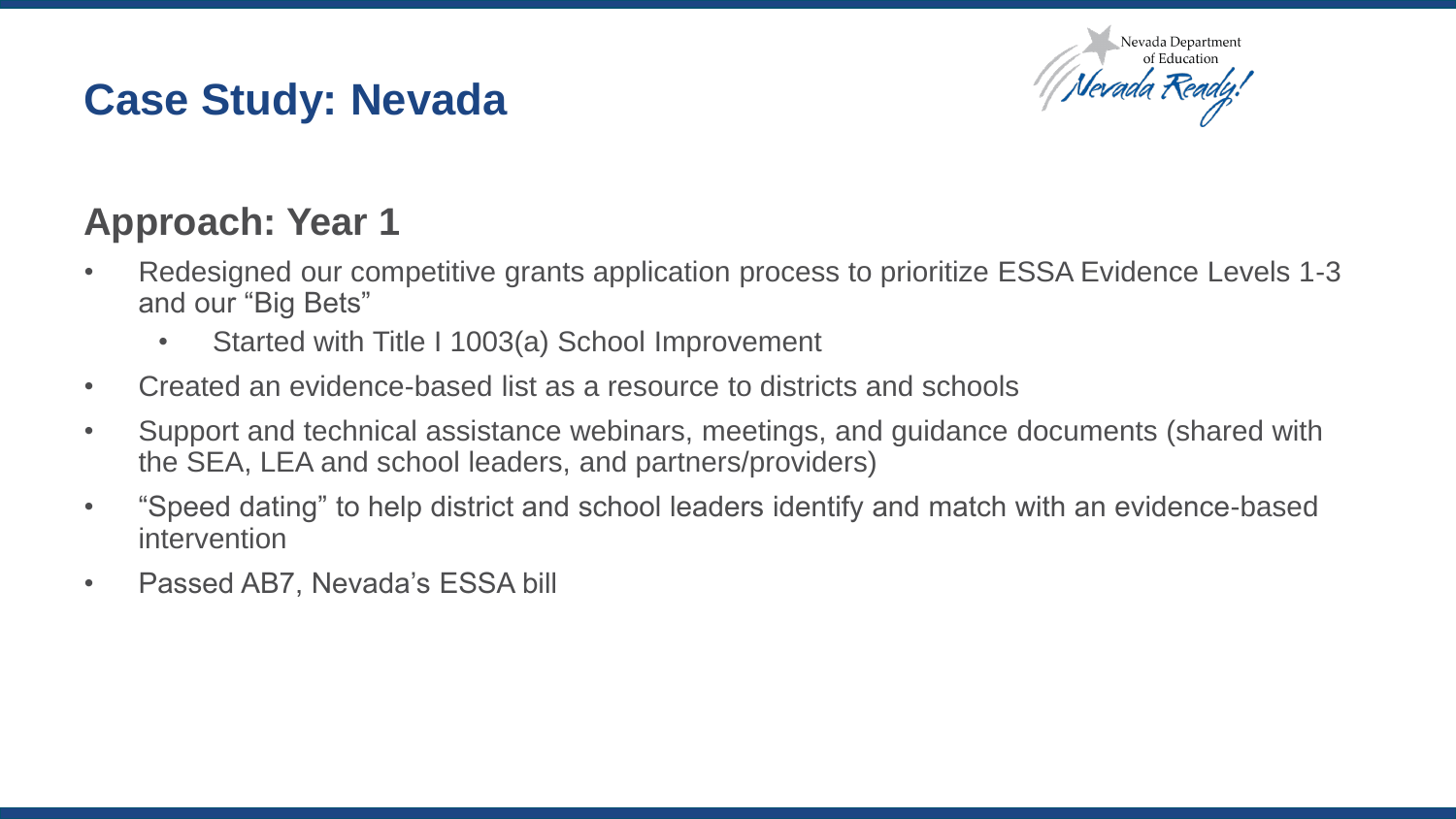

# **Approach: Year 2**

- Refining the redesign of our competitive grants application process
	- Piloted a statewide consolidated competitive grant application (federal and state grants)
	- Prioritized ESSA Evidence Levels, monitoring, and evaluation
- Launched the Partnership Network, a state-district-school partnership
- Expanding evidence-based list
- Continued support and technical assistance webinars, guidance documents, and meetings with support from national experts
- NDE Evidence and Equity Convening in fall 2018 the moral imperative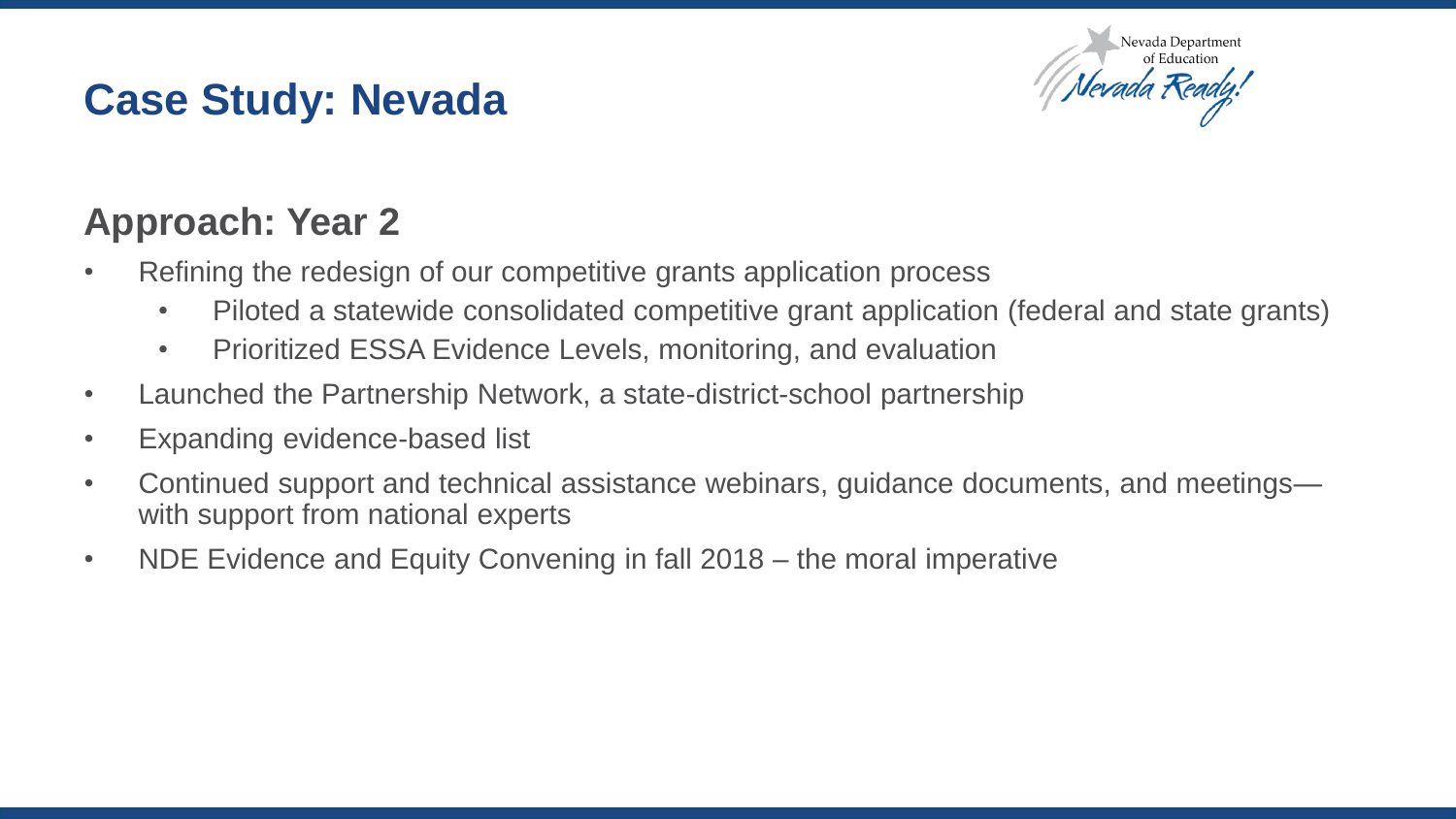

### **Outcomes**

- More effective and efficient usage of public funds
- Greater understanding of evidence-based interventions
- A shift in practices and mindsets
- More challenges

#### **Percentage of Funds Meeting ESSA Evidence Levels 1-3**

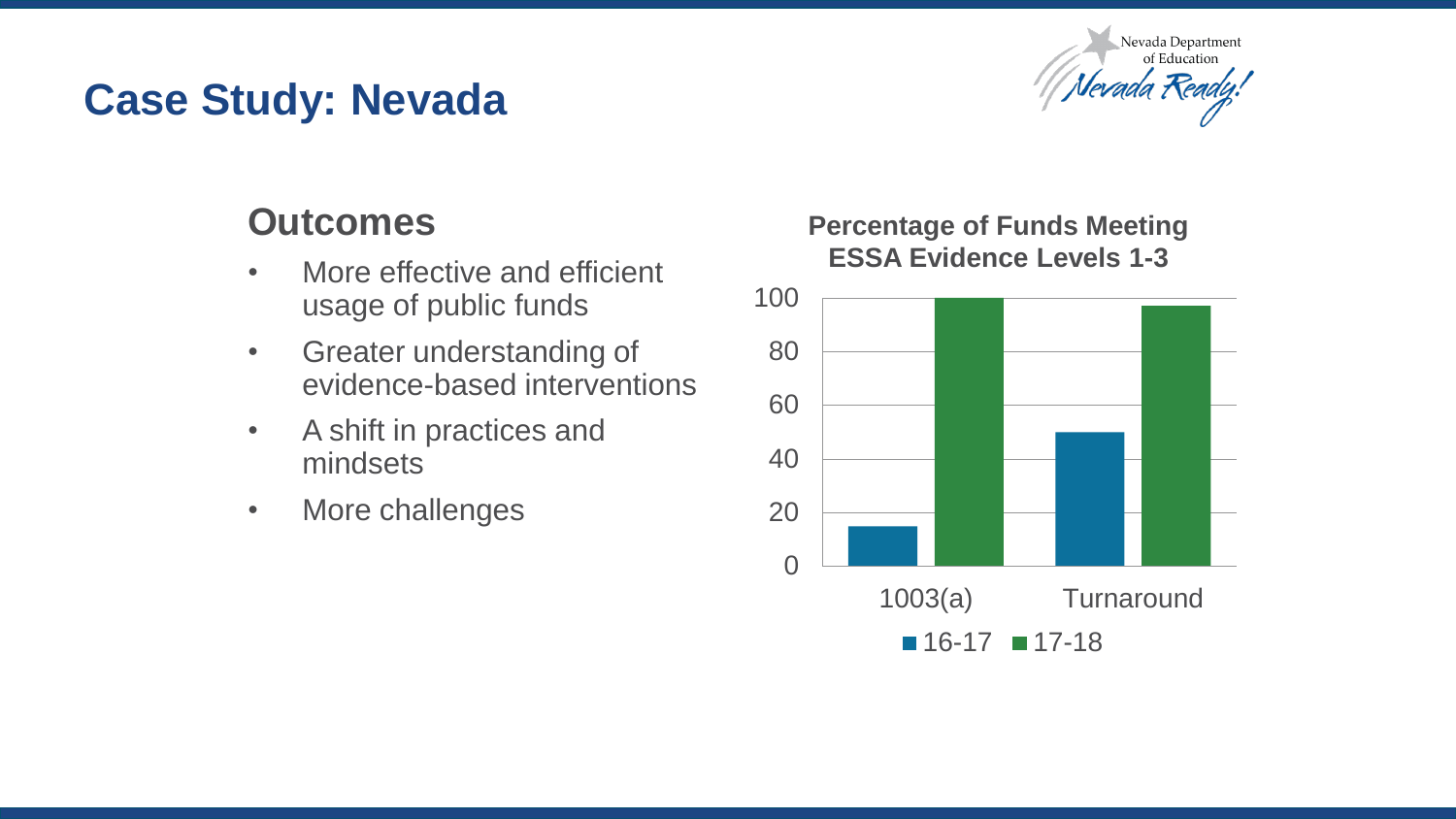

### **Lessons Learned**

- Communicate a clear state vision and plan
- Leverage networks and partnerships with highly reputable researchers.
- Learn from others.
- Live and demonstrate the values of evidence-based interventions, research, data, and continuous improvement.
- Anticipate resistance to change and build that into your strategy plan.
- Listen and learn from the stakeholders impacted by state policies. Use this to continuously improve.